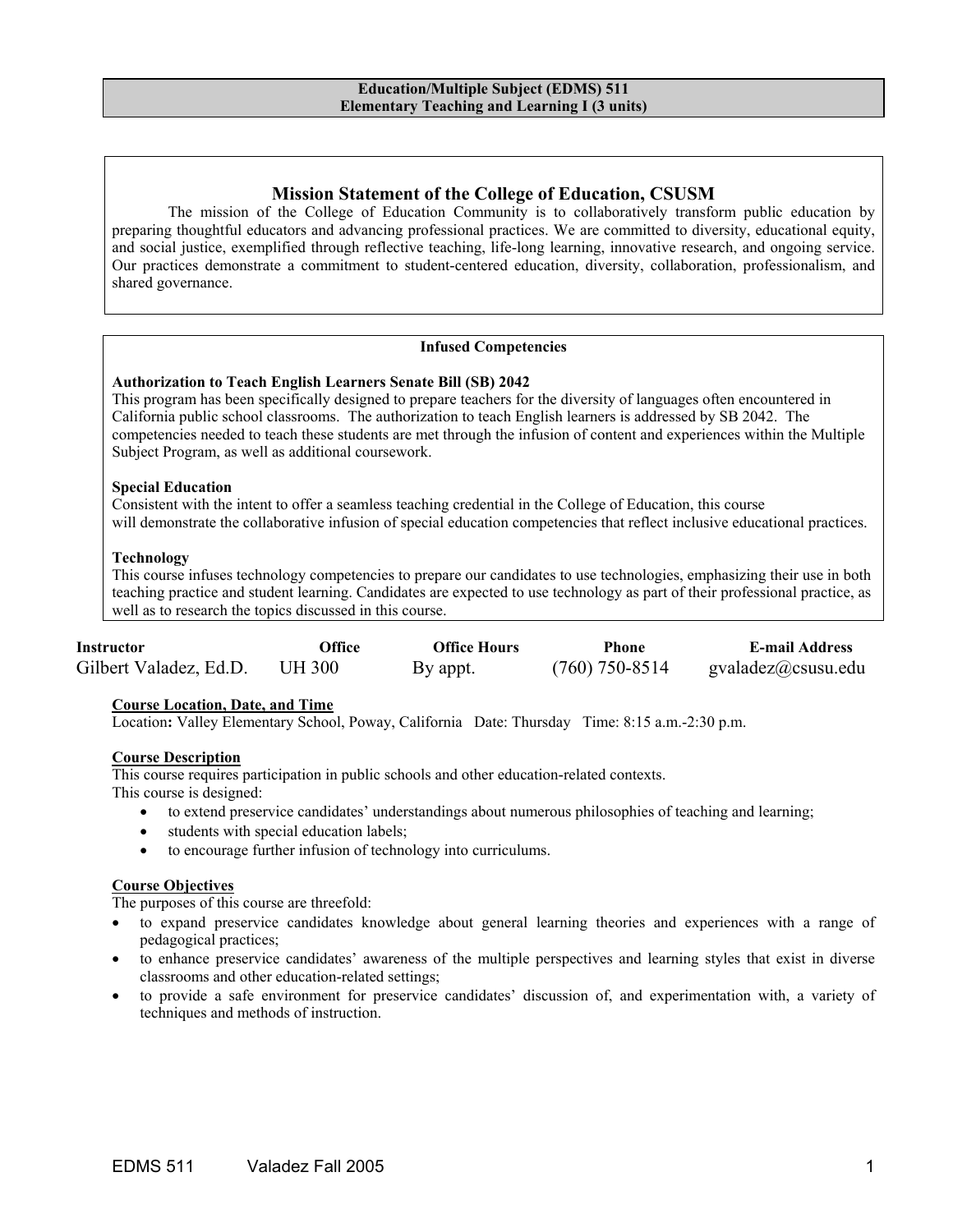#### **Teacher Performance Expectations (TPE) Competencies**

This course is designed to help teachers seeking the Multiple Subjects Credential to develop the skills, knowledge, and attitudes necessary to assist schools and districts in implementing effective programs for students. The successful candidate will be able to merge theory and practice in order to realize a comprehensive and extensive educational program for all students. The following TPE's are primarily addressed in this course:

TPE 6d – Engaging and supporting all learners (Student Study Team Assignment) TPE 10 – Creating & managing effective instructional time (Classroom Management Assignment

## **Required Text**

- Choate, J. S. (2004) Successful inclusive teaching  $(4^{rd}$  ed.) Needham, MA: Allyn & Bacon.
- Villa, R. and Thousand, J. (1995). *Creating an Inclusive School*. Alexandria, VA: Association for Supervision and Curriculum Development.
- Marion, Valadez, and Woo (2003). *DEEP Reader.* Needham Heights, MA: Allyn and Bacon.
- Task Stream Electronic Portfolio, Must register and pay fee online prior to first class  $\omega$ www.TaskStream.com (register for 1 year minimum).

#### **Accommodation for Disabilities**

Please discuss your needs with the instructor within the first week of the semester & contact Disabled Student Services, 5025A Craven Hall, (760) 750-4905 or (760) 750-4909 (TDD).

#### **Plagiarism**

All work submitted for this course should reflect students' efforts. When relying on supporting documents authored by others, cite them clearly and completely using American Psychological Association (APA) manual,  $5<sup>th</sup>$  edition. Failure to do so may result in failure of the course.

#### **Grading Policy**

All students will come prepared to class; readings and homework assignments are listed on the dates on which they are due.

All required work is expected to be on time. One grade level will be deducted for each class meeting for which it is late (e.g., an "A" assignment that is submitted one class session late will be marked down to a "B"). Unless prior instructor approval is secured, assignments will not be accepted three class sessions after which they are due. Exceptions will be handled on a case-by-case basis, as determined by the instructor.

It is expected that students will proofread and edit their assignments prior to submission. Students will ensure that the text is error-free (grammar, spelling), and ideas are logically and concisely presented. The assignment's grade will be negatively affected as a result of this oversight. Each written assignment will be graded approximately 80% on content and context (detail, logic, synthesis of information, depth of analysis, etc.), and 20% on mechanics (grammar, syntax, spelling, format, uniformity of citation, etc.). All citations, where appropriate, will use American Psychological Association (APA) format. Consult American Psychological Association (APA) Manual, 5<sup>th</sup> edition for citation guidance.

Grading will also include a component of "professional demeanor." Students will conduct themselves in ways that are generally expected of those who are entering the education profession. This includes but is not limited to:

- On-time arrival to all class sessions;
- Advance preparation of readings and timely submission of assignments;
- Respectful participation in all settings (e.g., whole group, small group, in/outside of class);
- Carefully considered, culturally aware approaches to solution-finding.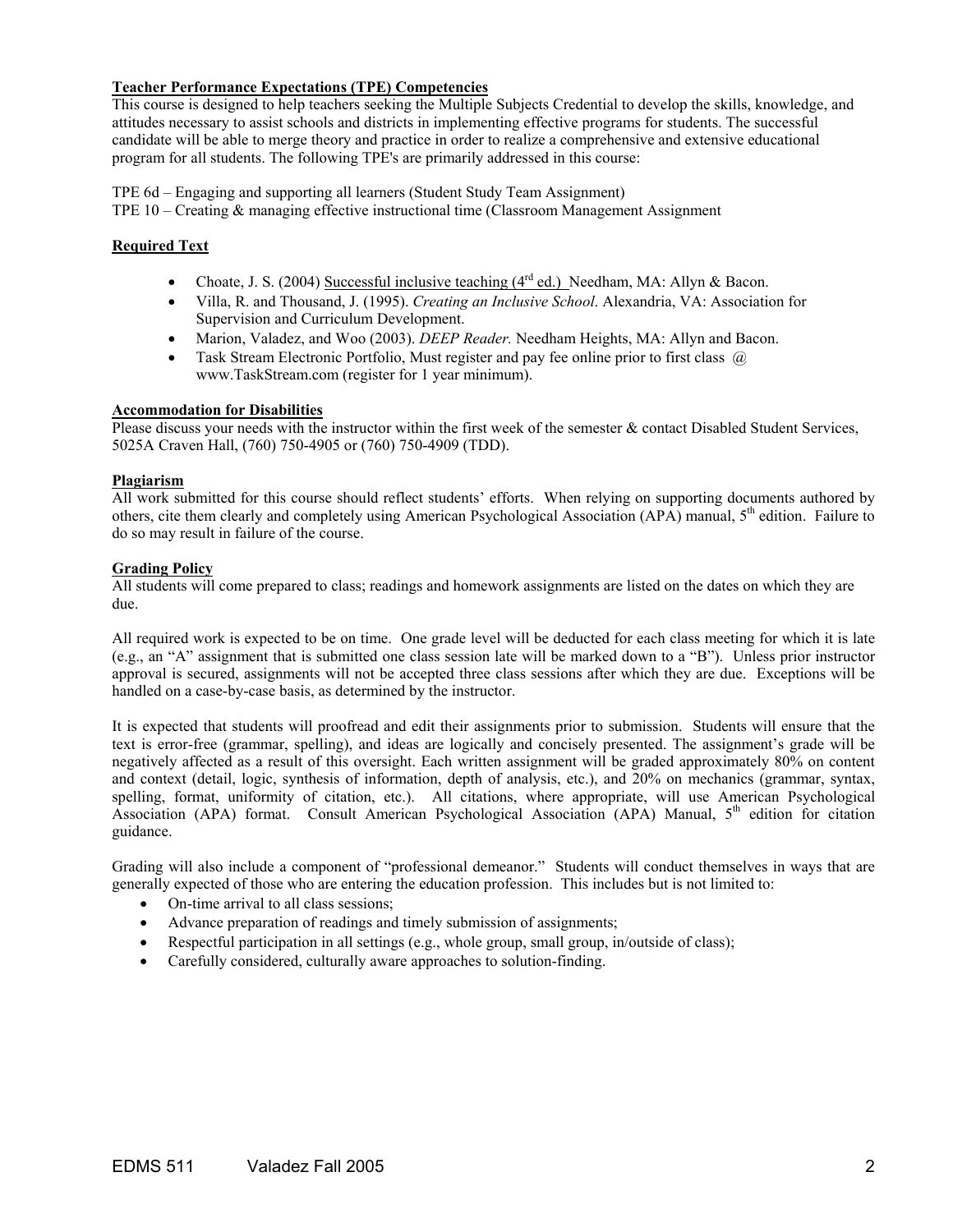| $F=59$ or lower. |
|------------------|
|                  |
|                  |

Please note assignments are due whether or not you are present in class that day.

While this syllabus is carefully planned, it may be modified at any time in response to the needs and interests of the class.

## **College of Education Attendance Policy**

Due to the interactive nature of courses in the COE, and the value placed on the contributions of every student, students are expected to prepare for, attend, and participate in all classes. For extenuating circumstances contact the instructors **before** class is missed, and make arrangements to make up what was missed. At minimum, a student must attend more than 80% of class time, or s/he may not receive a passing grade for the course. If a student misses two class sessions or is late (or leaves early) for more than three sessions, the highest possible grade earned will be a "C". **Notification of absences does not allow students to assume they are automatically excused from class or making up missed class.**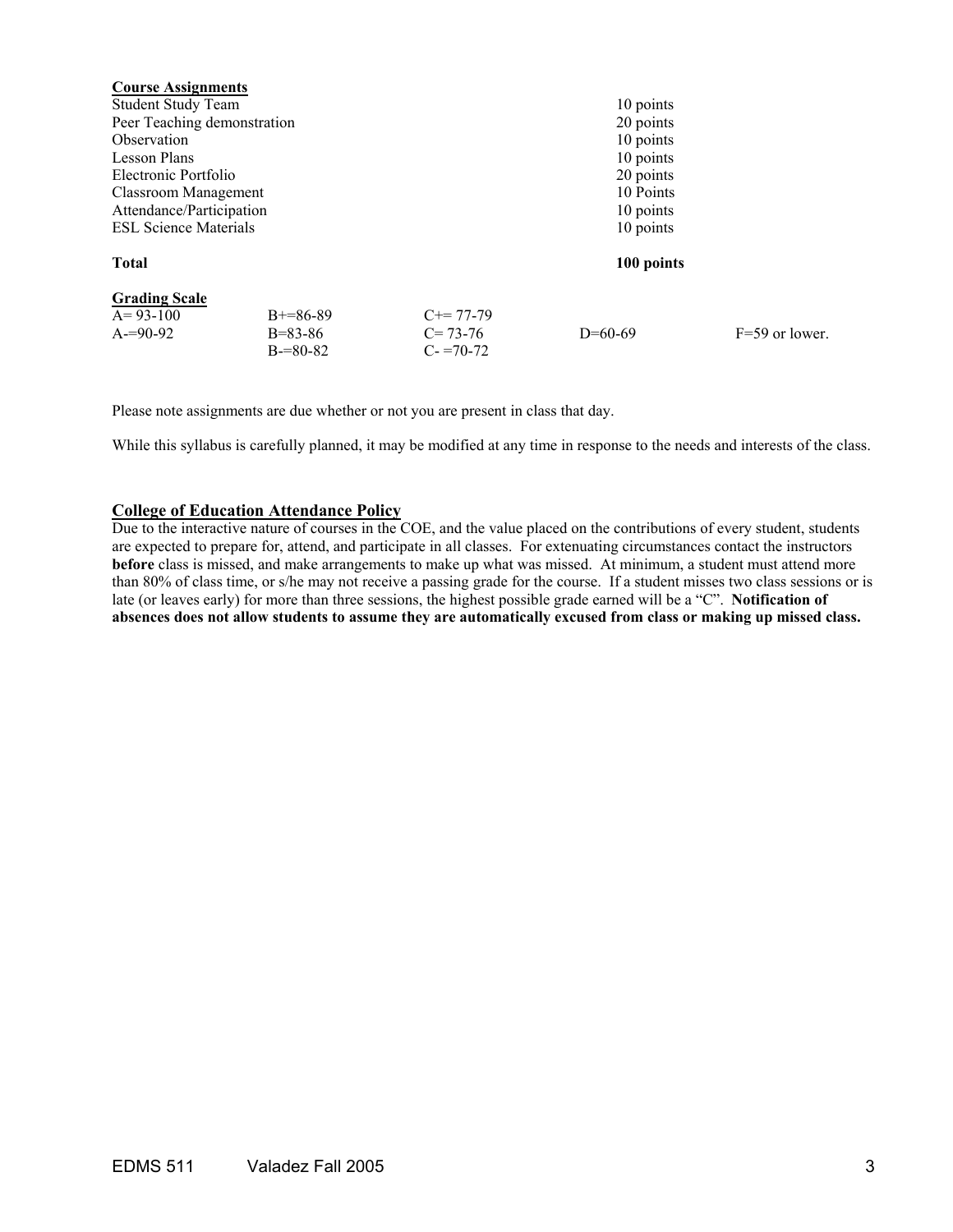| student's name printed |                                                      |                      | <b>Fall placement</b> |
|------------------------|------------------------------------------------------|----------------------|-----------------------|
| signature              |                                                      |                      | date                  |
| home telephone         | cell phone                                           |                      | email                 |
|                        | Attendance/participation/quiz & homework grade (10%) |                      |                       |
| Day 1                  | Day $2 \_\_$                                         | Day 3                |                       |
| Day 4 $\qquad$         |                                                      | Day $6 \_\_$         |                       |
| Day 7                  | Day 8                                                | Day $9 \_$           |                       |
| Day $10$               | Day $11$                                             | Day 12 $\frac{ }{ }$ |                       |
| Day $13$               | Day $14$                                             | Day $15$             |                       |
|                        |                                                      | $10\%$               |                       |

| Group Assignments (40 %)             | Percentage | <b>Due Dates</b> |
|--------------------------------------|------------|------------------|
| Lesson Plan                          | $/10\%$    |                  |
| Peer Teaching Demonstration          | $/20\%$    |                  |
| <b>ESL Science Support Materials</b> | $/10\%$    |                  |

| Individual Assignments (60 %)        | Percentage  | <b>Due Dates</b> |
|--------------------------------------|-------------|------------------|
| <b>Student Study Team Reflection</b> | $/10\%$     |                  |
| <b>Observation Report</b>            | $/10\%$     |                  |
| Electronic Portfolio                 | $/20\%$     |                  |
| Classroom Management                 | $/10\%$     |                  |
| <b>Total</b>                         | $/100 \% =$ | Grade            |

# **Grading**

 $93-100$  pts = A  $90-92$  pts = A-  $83-89$  pts = B  $80-82$  pts = B-73-79 pts = C 70-72 pts = C- 60-69 = D 0-59 pts = F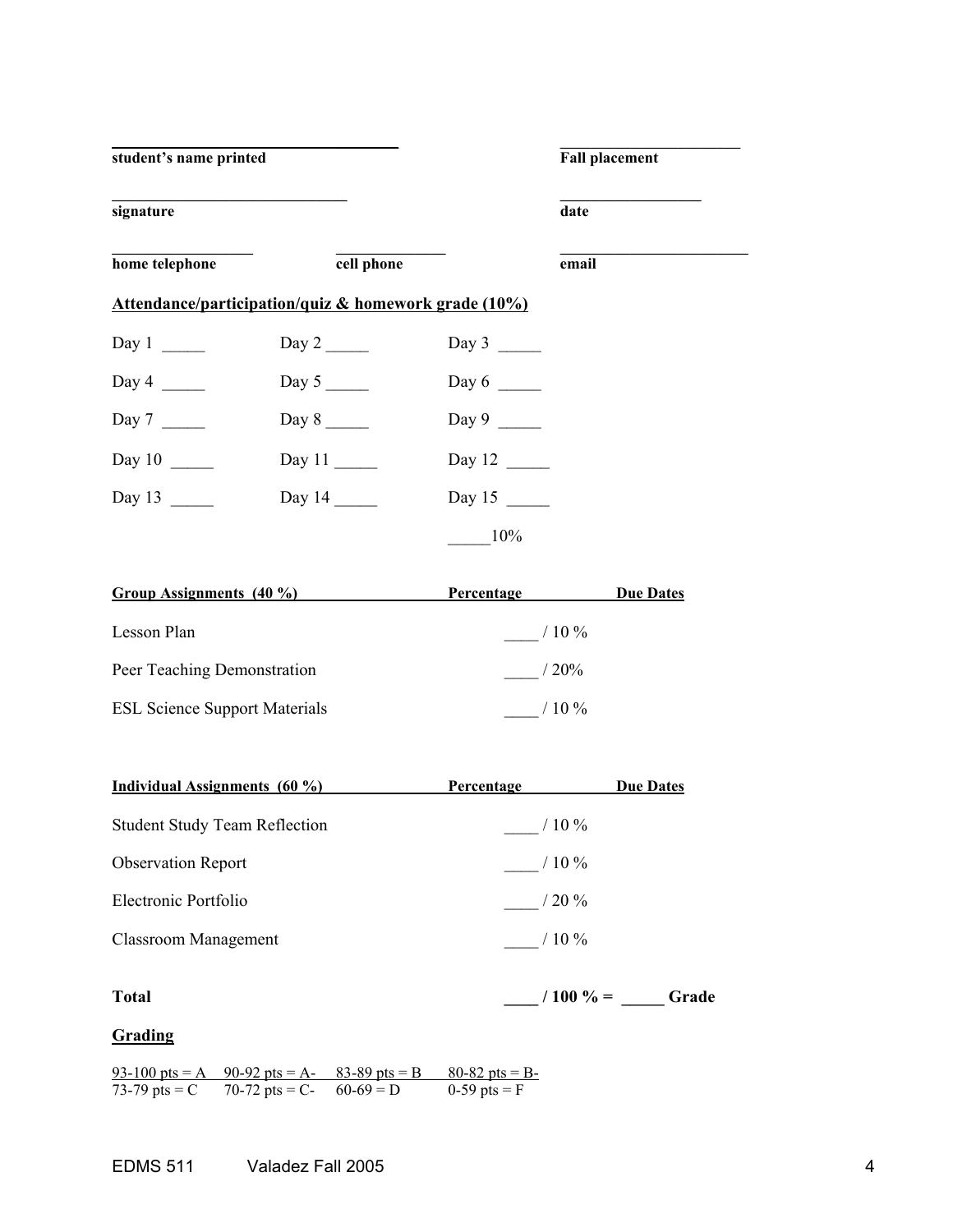| Date           | <b>Topic</b>                                        | <b>Reading Assignment Due</b>                    |
|----------------|-----------------------------------------------------|--------------------------------------------------|
| Session 1      | <b>Introduction/Course Overview</b>                 | No Readings                                      |
| $09-01-05$     | Community Building<br><b>Mandates for Educators</b> |                                                  |
|                | <b>CSTP/TPE</b>                                     |                                                  |
|                | Intro to Lesson Planning                            |                                                  |
|                |                                                     |                                                  |
| Session 2      | Intro to TaskStream (computer lab)                  | Choate: Chapters $1 \& 2$                        |
| $09 - 08 - 05$ | Universal Design and                                | DEEP Reader: Universal Design                    |
|                | Lesson Plan Activity                                |                                                  |
|                | Demo Lesson                                         |                                                  |
| Session 3      | Reflective Practice - Content                       | Choate: Chapter 3                                |
| $09-15-05$     | <b>Observation Activity</b>                         |                                                  |
|                | Demo Lesson                                         |                                                  |
| Session 4      | Intro to SST                                        | DEEP Reader: Student Centered and                |
| $09 - 22 - 05$ | Demo Lesson                                         | Constructivist                                   |
|                | ESL Science Support CD materials                    | DEEP Reader: Assessing Student Learning          |
|                | discussion                                          | Custom Reader: Six Components of<br><b>SDAIE</b> |
| Session 5      | <b>Structures and Procedures</b>                    | DEEP Reader: Creating Learning                   |
| $09-39-05$     | <b>Classroom Management</b>                         | Environments                                     |
|                | Demo Lesson                                         | Choate: Chapter 15                               |
| Session 6      | Demo Lesson                                         | "The Gardeners' Story" by Gilbert Valadez        |
| $10 - 06 - 05$ | Differentiation Grid Activity                       |                                                  |
| Session 7      | Demo Lesson                                         | No Readings                                      |
| $10-13-05$     | In Class work time for projects                     |                                                  |
| Session 8      | Demo Lesson                                         | No Readings                                      |
| $10-20-05$     | <b>Course Review</b>                                |                                                  |
|                | Closure Event                                       |                                                  |

# **(Timeline Subject to Change pending "Teachable" Moments)**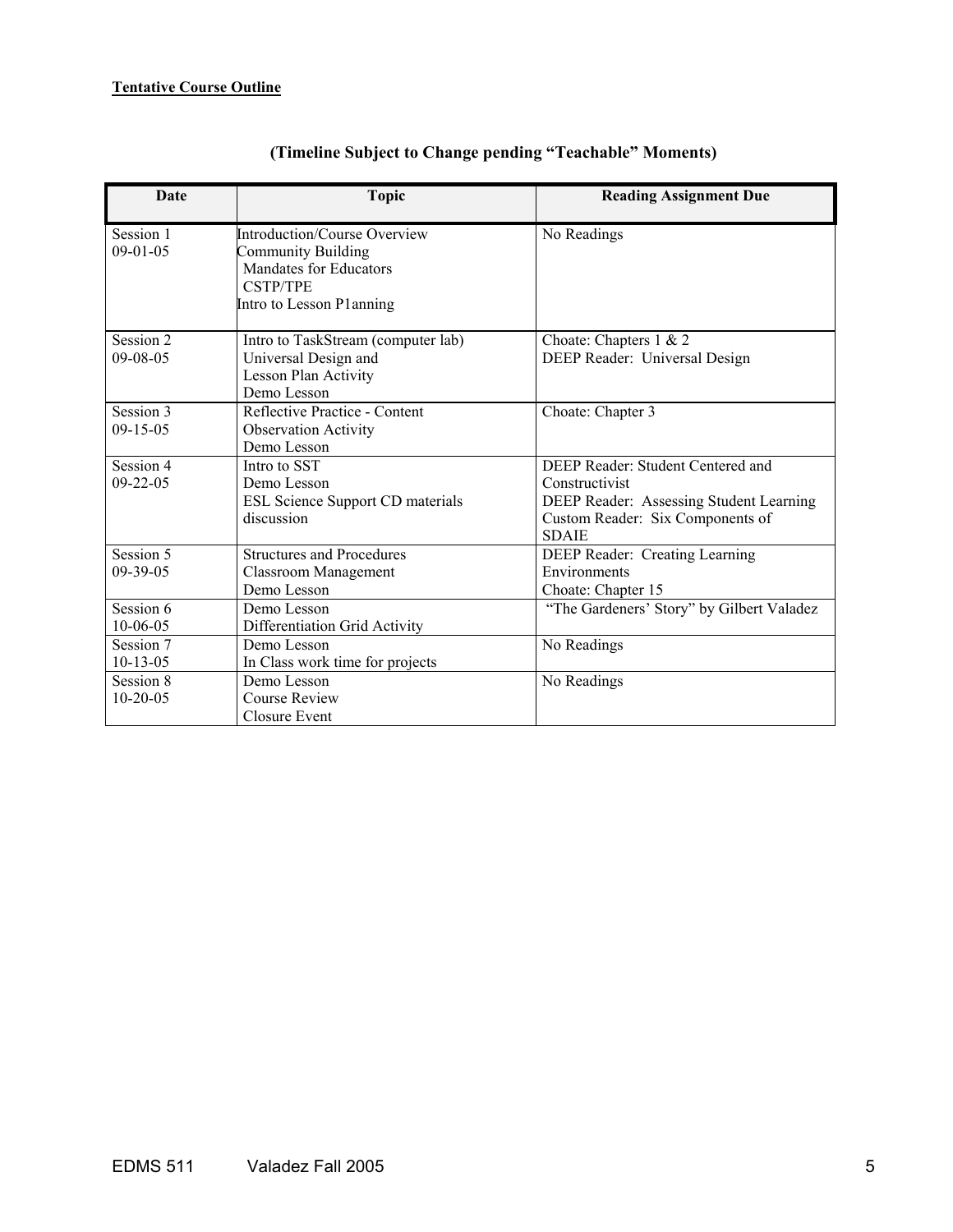#### **Differentiated Lesson Plan** 10 points **10 points**

Learner Objectives: Teacher candidates will be able to design a lesson that differentiates content, process and product to maximize learning for students with diverse needs.

**Assessment:** Teacher candidates will write a lesson plan that differentiates content, process, and product for students learning English, students that are accelerated learners, and students with special needs.

**Preparation:** Before beginning assignment teacher candidates read the following resources and demonstrate the ability to complete the prerequisite skills.

| <b>Resources</b>   | Title and necessary information:                                                                                                                                                                                                                        |
|--------------------|---------------------------------------------------------------------------------------------------------------------------------------------------------------------------------------------------------------------------------------------------------|
| Textbook/chapters  | Choate, J. S. (2000) Successful inclusive teaching ( $3rd$ ed.). Needham, MA: Allyn &                                                                                                                                                                   |
|                    | Bacon. Chapters16                                                                                                                                                                                                                                       |
|                    | Pierangelo, Roger, & Giuliani, George A. (2001). What Every Teacher Should Know<br>about Students with Special Needs: Promoting Success in the classroom. Champaign, IL:<br>Research press.                                                             |
|                    | Villa, Richard, & Thousand, Jacquelyn. (1995). Creating and inclusive school. Alexandria,<br>VA: ASCD. Chapters To Be Assigned                                                                                                                          |
| Internet $Site(s)$ | Tomlinson, Carol Ann. (1999). The Differentiated Classroom: Responding to the needs of<br>all learners. Alexandria, VA: Association for Supervision and Curriculum Development.<br>ISBN # 0-87120-342-1 (Available free through CSUSM e-books library.) |
|                    | COE Lesson Format form CSUSM website                                                                                                                                                                                                                    |

#### **Prerequisite skills:**

- Teacher candidates are able to write a lesson plan using the COE lesson format.
- Teacher candidates are able to differentiate curriculum and instruction based on content, process, and product as define by Carol Ann Tomlinson (1999).
- Teacher candidates are able to use information about students' readiness range (skills, reading, thinking & information), learning profiles, interests, talents, and culture to differentiate curriculum and instruction (Tomlinson, 1999).
- Teacher candidates are able to identify strategies to meet the needs o
	- o Students learning English (including differentiation for Beginning, Intermediate, and Advanced levels)
	- o Student that are accelerated learners as referred to by Pier Angelo & Giuliani (2001)
	- o Students that need special education support under IDEA &/or ADA as referred to by Choate (2000), Pier Angelo & Giuliani (2001), and Villa & Thousand (1995)

#### **Task Guidelines**

- 1. Design a lesson plan using COE lesson format.
- 2. Describe what you know about the learners and their context in detail. When describing students that are learning English and their levels of language acquisition, students that are accelerated learners, and students that need special education supports under IDEA  $\&$ /or ADA include, readiness range (skills, reading, thinking  $&$ information), learning profiles, interests, talents, and culture for all students.
- 3. Design a differentiated lesson plan. Consider the lesson you are revising, what content, process and products does the lesson incorporate? How could you revise the lesson to differentiate the content, process, or product for your students learning English, for your accelerated learners and your students with special needs? Address their individual needs based on their readiness (skills, reading, thinking  $\&$  information), learning profile, interests, talents, and culture.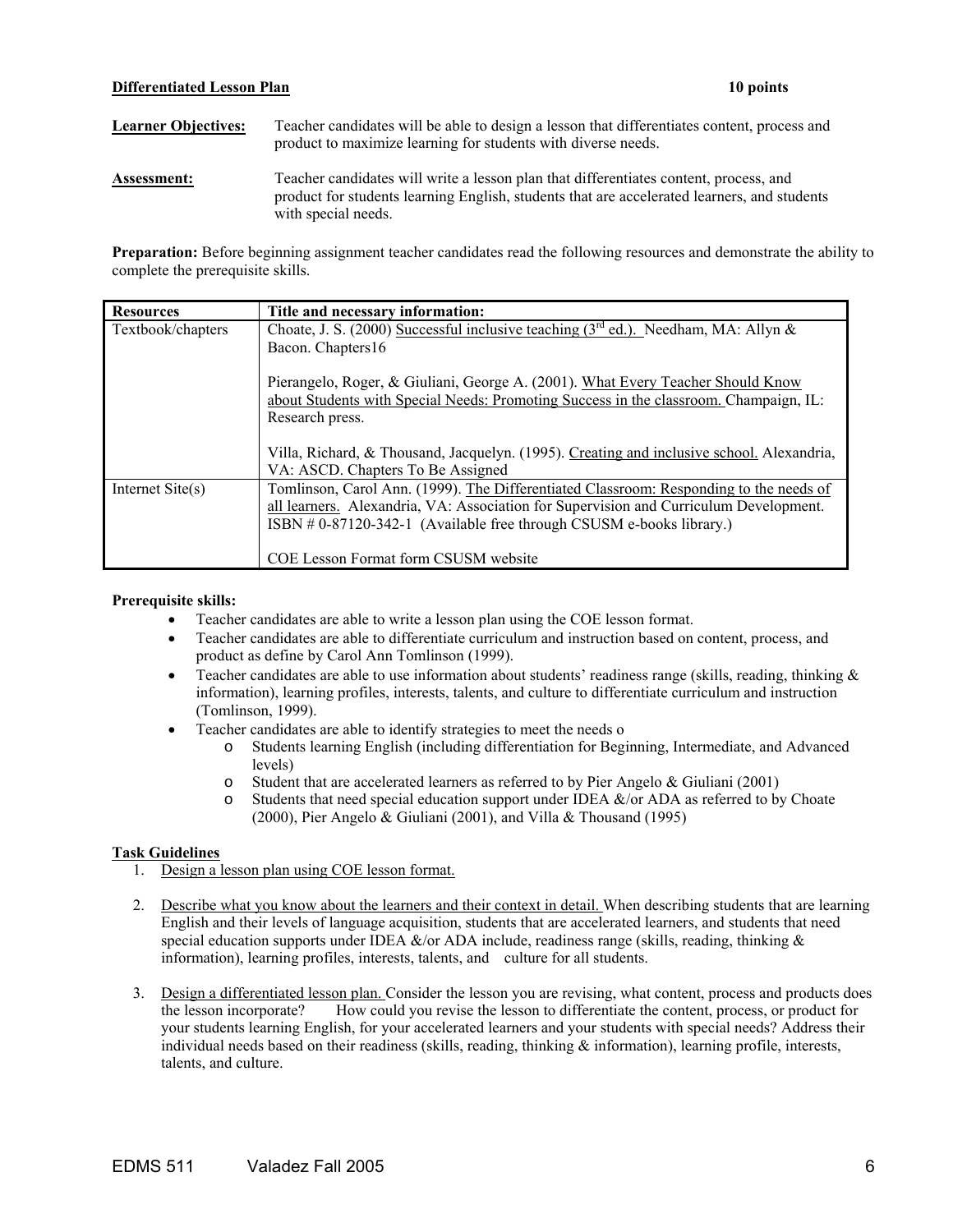## **Differentiated Lesson Plan Graphic Organizer**

# **Students with Special Needs**

| Differentiation Strategy: What will teacher do to<br>meet the students needs | Assessment: What will the student do to display<br>learning with specific differentiation. How will you<br>assess students learning? What criteria will you<br>use? |
|------------------------------------------------------------------------------|---------------------------------------------------------------------------------------------------------------------------------------------------------------------|
| Content Differentiation                                                      |                                                                                                                                                                     |
| Process Differentiation                                                      |                                                                                                                                                                     |
| <b>Product Differentiation</b>                                               |                                                                                                                                                                     |

## **Students that are Accelerated Learners**

| Differentiation Strategy: What will teacher do to<br>meet the students needs | Assessment: What will the student do to display<br>learning with specific differentiation. How will you<br>assess students learning? What criteria will you<br>use? |
|------------------------------------------------------------------------------|---------------------------------------------------------------------------------------------------------------------------------------------------------------------|
| <b>Content Differentiation</b>                                               |                                                                                                                                                                     |
| Process Differentiation                                                      |                                                                                                                                                                     |
| <b>Product Differentiation</b>                                               |                                                                                                                                                                     |

# **Students Learning English - Beginning Level**

| Differentiation Strategy: What will teacher do to<br>meet the students needs | Assessment: What will the student do to display<br>learning with specific differentiation. How will you<br>assess students learning? What criteria will you<br>use? |
|------------------------------------------------------------------------------|---------------------------------------------------------------------------------------------------------------------------------------------------------------------|
| Content Differentiation                                                      |                                                                                                                                                                     |
| Process Differentiation                                                      |                                                                                                                                                                     |
| <b>Product Differentiation</b>                                               |                                                                                                                                                                     |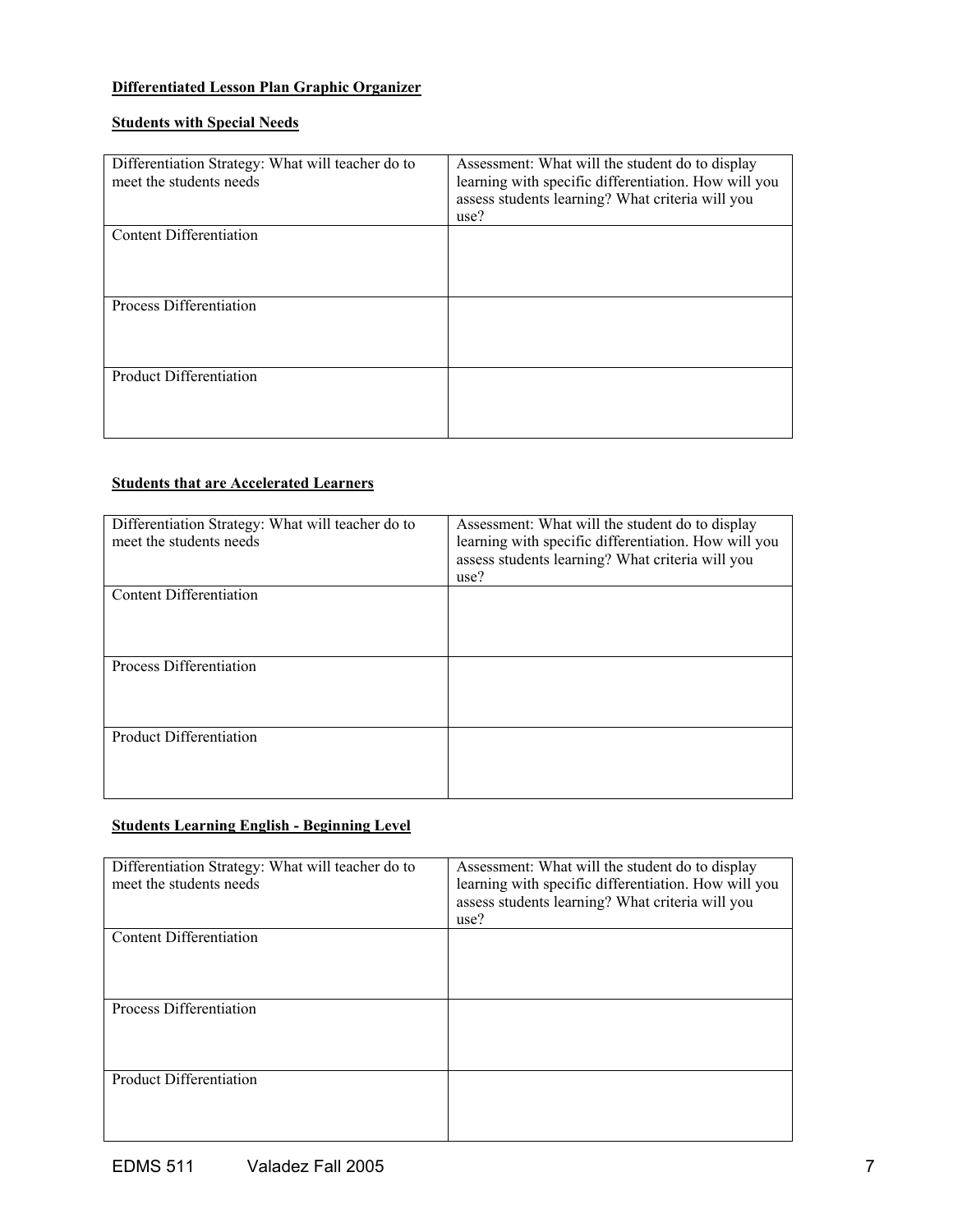# **Students Learning English – Intermediate Level**

| Differentiation Strategy: What will teacher do to<br>meet the students needs | Assessment: What will the student do to display<br>learning with specific differentiation. How will you<br>assess students learning? What criteria will you<br>use? |
|------------------------------------------------------------------------------|---------------------------------------------------------------------------------------------------------------------------------------------------------------------|
| Content Differentiation                                                      |                                                                                                                                                                     |
| Process Differentiation                                                      |                                                                                                                                                                     |
| <b>Product Differentiation</b>                                               |                                                                                                                                                                     |

# **Students Learning English – Advanced Level**

| Differentiation Strategy: What will the teacher do to<br>meet the students' needs? | Assessment: What will the student do to display<br>learning with specific differentiation. How will you<br>assess students learning? What criteria will you<br>use? |
|------------------------------------------------------------------------------------|---------------------------------------------------------------------------------------------------------------------------------------------------------------------|
| Content Differentiation                                                            |                                                                                                                                                                     |
| Process Differentiation                                                            |                                                                                                                                                                     |
| <b>Product Differentiation</b>                                                     |                                                                                                                                                                     |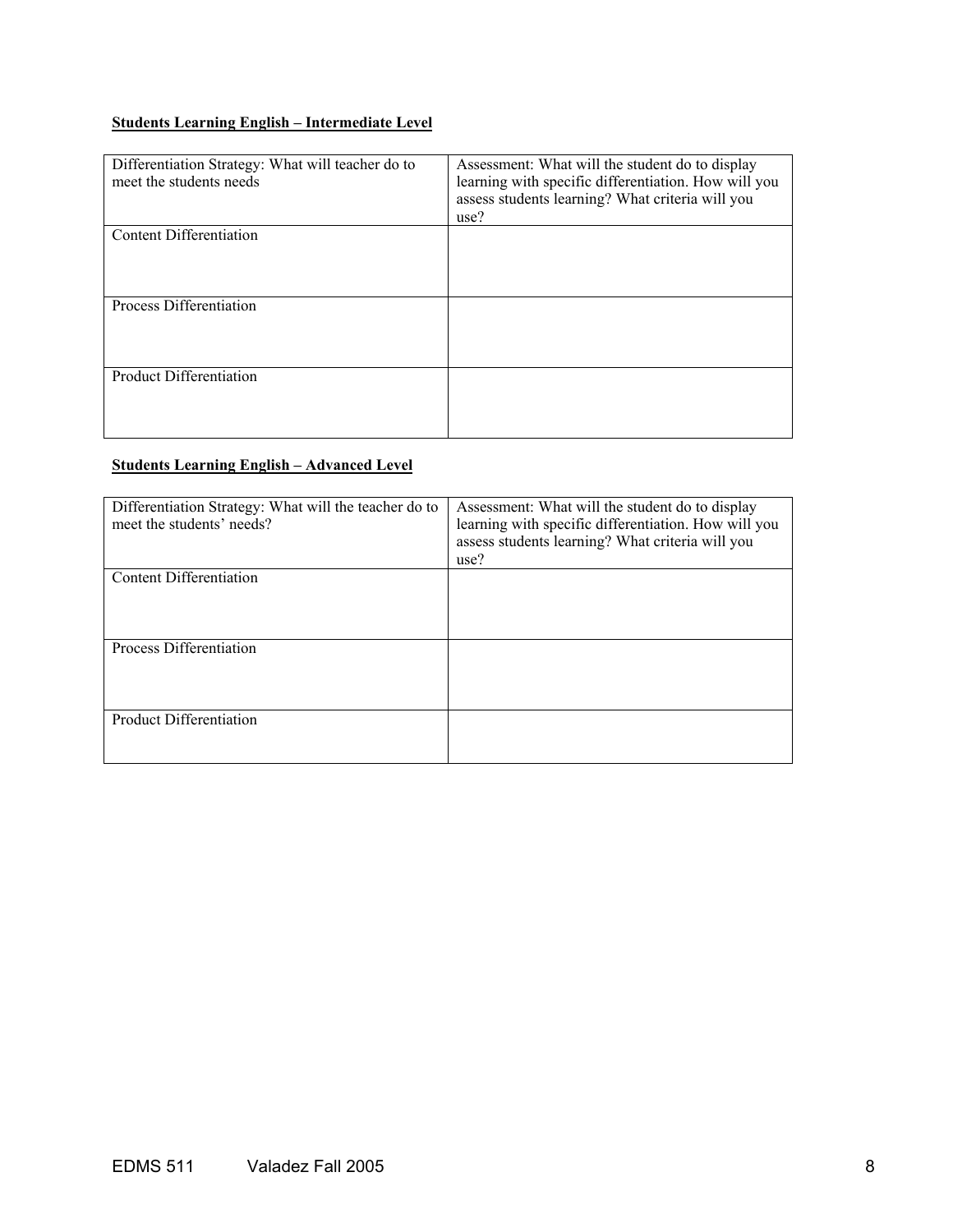# **Differentiated Lesson Plan Rubric**

|                                             | <b>Beginning to Meet</b>          | Approaching                         | Meets                             | Total  |
|---------------------------------------------|-----------------------------------|-------------------------------------|-----------------------------------|--------|
| Elements                                    | Expectations                      | Expectations                        | Expectations                      | Points |
|                                             | 1 point                           | 1.5 points                          | 2 points                          |        |
| <b>Facts About Learners</b>                 | Identify number of                | & describe each                     | $&$ identify the                  |        |
|                                             | students that are                 | students' readiness                 | students                          |        |
|                                             | learning English,                 | range (skills,                      | educational                       |        |
|                                             | students that are                 | reading, thinking $\&$              | implications                      |        |
|                                             | accelerated, and<br>students with | information),<br>learning profiles, | based on their<br>label and their |        |
|                                             | special ed. labels                | interests, talents,                 | readiness range,                  |        |
|                                             | under IDEA &/or                   | and culture                         | learning profiles,                |        |
|                                             | <b>ADA</b>                        |                                     | interests, talents,               |        |
|                                             |                                   |                                     | and culture                       |        |
| Content Differentiation:                    | 1-2 modifications                 | 3-4 modifications                   | 5 or more                         |        |
| modifications for                           | for 1-50% of                      | for 51-74% of                       | modifications for                 |        |
| curriculum, materials &                     | students                          | students                            | 75-100% of                        |        |
| goals                                       |                                   |                                     | students                          |        |
| Process Differentiation:                    | 1-2 modifications                 | 3-4 modifications                   | 5 or more                         |        |
| modifications for                           | for $1-50\%$ of                   | for 51-74% of                       | modifications for                 |        |
| teaching/learning process                   | students                          | students                            | 75-100% of                        |        |
| (include environment and                    |                                   |                                     | students                          |        |
| management                                  |                                   |                                     |                                   |        |
| considerations)<br>Product Differentiation: | 1-2 modifications                 | 3-4 modifications                   | 5 or more                         |        |
| modifications for                           | for $1-50\%$ of                   | for 51-74% of                       | modifications for                 |        |
| assessment                                  | students                          | students                            | 75-100% of                        |        |
|                                             |                                   |                                     | students                          |        |
| Differentiation                             | Differentiations                  | Differentiation is                  | Differentiation                   |        |
| Implementation                              | provided for some                 | used in a way that                  | strategies are                    |        |
|                                             | students, but not all             | highlights students'                | seamless and in                   |        |
|                                             |                                   | differences and                     | place for all                     |        |
|                                             |                                   | does not support                    | students, so that                 |        |
|                                             |                                   | students to feel                    | students feel                     |        |
|                                             |                                   | important and                       | important and                     |        |
|                                             |                                   | valuable members                    | valuable members                  |        |
|                                             |                                   | of community                        | of the community                  |        |
|                                             |                                   |                                     |                                   |        |
| <b>Total Points</b>                         |                                   |                                     |                                   | /10    |
|                                             |                                   |                                     |                                   |        |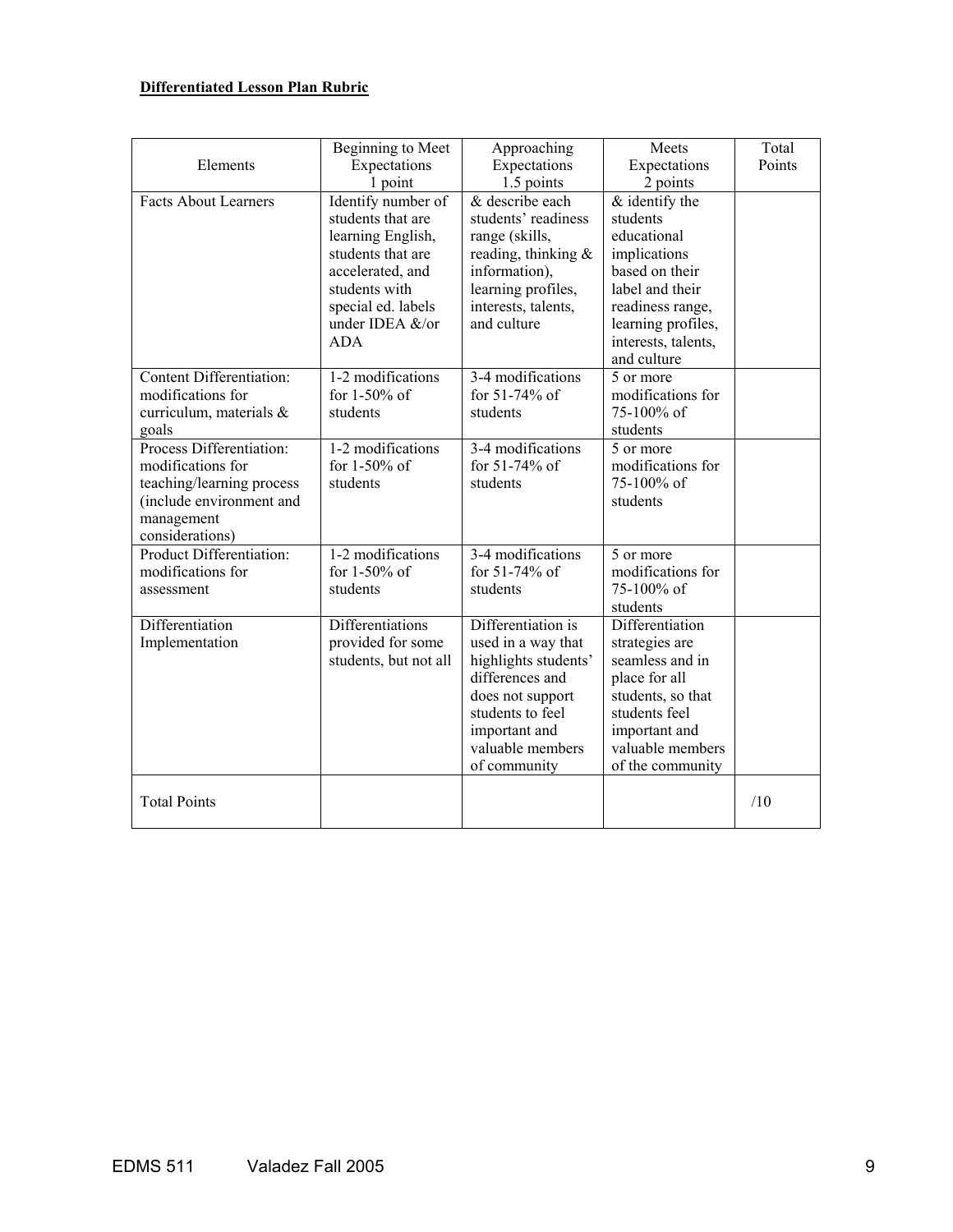# **Universal Backwards Lesson Design**

|                                | WHAT?                                                                                                                                                                                                                                                                                                                                                                                                                                                                                                                                                                                                                  |
|--------------------------------|------------------------------------------------------------------------------------------------------------------------------------------------------------------------------------------------------------------------------------------------------------------------------------------------------------------------------------------------------------------------------------------------------------------------------------------------------------------------------------------------------------------------------------------------------------------------------------------------------------------------|
| <b>BEFORE</b><br><b>LESSON</b> | Facts about the learner<br>$\bullet$<br>Content/Context<br>Product/Assessment<br>$\bullet$<br>Management/Discipline considerations<br>$\bullet$                                                                                                                                                                                                                                                                                                                                                                                                                                                                        |
|                                | Ι<br>$\mathbf N$<br>T<br>Anticipatory set<br>$\Omega$                                                                                                                                                                                                                                                                                                                                                                                                                                                                                                                                                                  |
| <b>DURING</b><br><b>LESSON</b> | Teacher Input<br>Direct Instruction<br>$\circ$<br>Modeling<br>$\circ$<br>Exemplars/Non-Exemplars<br>$\blacksquare$<br>Demonstration<br>$\blacksquare$<br>T<br>H<br>Guided Practice/Progress Modeling<br>$\bullet$<br>R<br>Scaffolds and Supports<br>$\circ$<br>$\Omega$<br>Monitor and Adjust, if needed<br>$\circ$<br>U<br>Check for understanding<br>$\circ$<br>G<br>H<br>Independent Practice/Formative Assessment<br>$\bullet$<br>Benchmark Criteria for Assessment<br>$\circ$<br>Closure/Summative Assessment<br>$\bullet$<br>Students summarize learning<br>$\circ$<br>Check that objectives were met<br>$\circ$ |
|                                | B<br>Transfer<br>E<br><b>Extension Activities</b><br>$\circ$<br>Y<br>Research Projects<br>$\blacksquare$<br>$\mathcal{O}$<br>Home Fun<br>٠<br>${\bf N}$<br><b>Enrichment Activities</b><br>٠<br>D                                                                                                                                                                                                                                                                                                                                                                                                                      |
| <b>AFTER</b><br><b>LESSON</b>  | Reflection<br>Successes to repeat<br>$\circ$<br>Revisions to make<br>$\circ$                                                                                                                                                                                                                                                                                                                                                                                                                                                                                                                                           |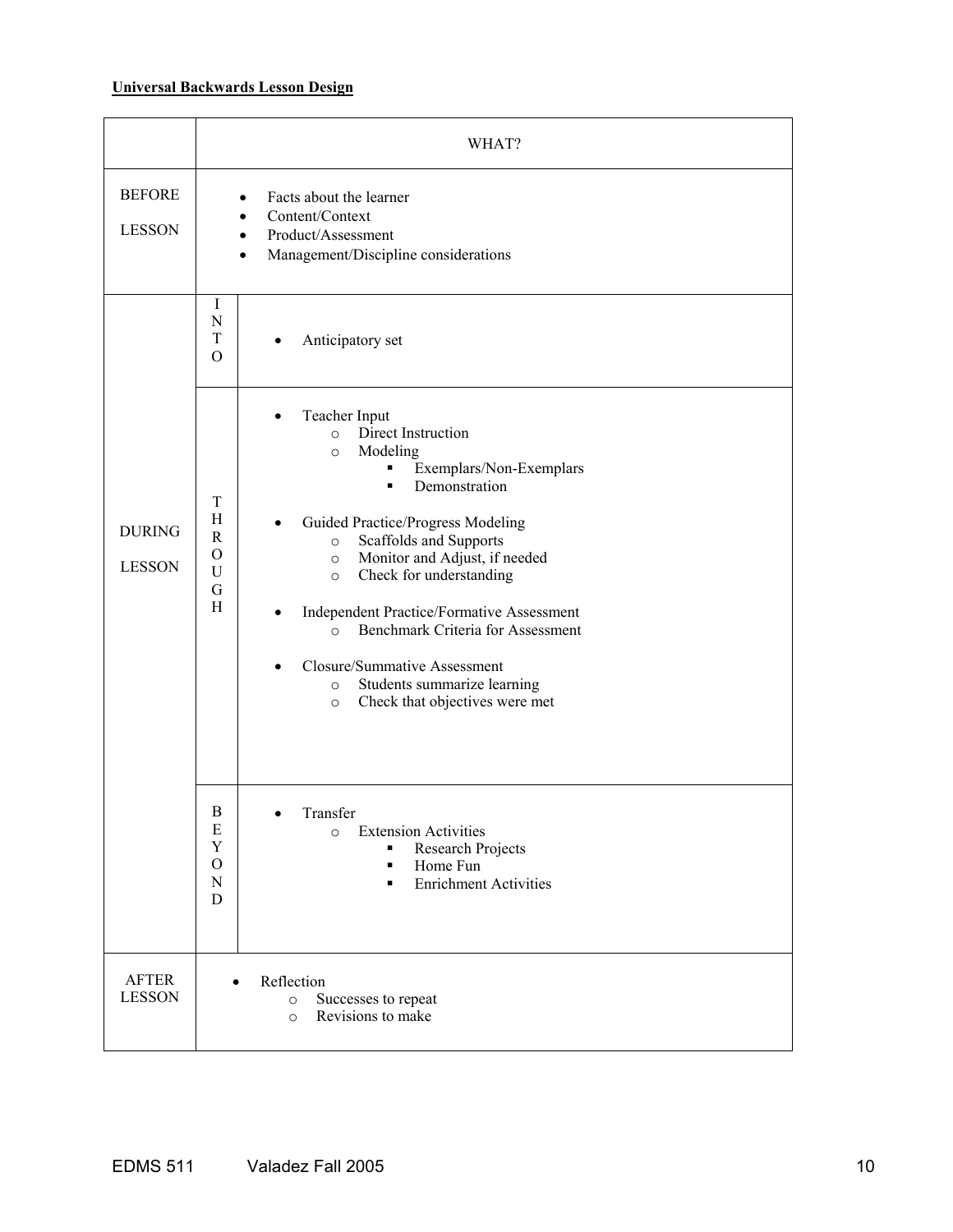# **I. CONSIDERATIONS BEFORE THE LESSON**

#### **Facts about the Learners**

Who are my students and how do they learn?

What forms of communication do my students use?

#### **Content/Context**

Content area(s) or discipline(s) Grade level(s) Content standards addressed

Lesson's Objectives

Prior knowledge and skills

## **Product/Assessments**

In what varied authentic ways will students demonstrate accomplishment of the objectives? What criteria will you use to judge students' success for each objective?

## **Management/Discipline Considerations**

What materials and resources are needed?

How will you incorporate technology?

How will you handle the room arrangement?

How will you handle student grouping?

How will you handle student transitions and misbehavior?

#### **II. OPENING THE LESSON/** *INTO*

Anticipatory Set - How will you motivate and focus students?

## **III. PROCESS/STEPS OF INTRUCTION/ THROUGH**

#### **A. Teacher Input**

- 1. How will you describe and model skills?
- 2. How will you provide examples and non-examples?
- 3. How will teach to the objective(s)?
- 4. How will you actively involve all students?
- 5. What will the teacher do?
- 6. What will the student do?

#### **B. Guided Practice**

- 1. How will students practice alone?
- 2. How will you check for understanding?
- 3. What will your interventions consist of if the objectives are not being met?

#### **C. Independent Practice/Formative Assessment**

What benchmark criteria will you look for to assess if students are meeting the objectives?

## **D. Closure/Summative Assessment**

 How will you have students summarize their learning? How will you assess students have met the objectives?

## **IV. AFTER THE LESSON/***BEYOND*

#### **A. Transfer**

How will your structure opportunities for students to continue practice and transfer learning?

#### **B. Reflection**

- 1. What went well in the lesson and was it relevant and worthwhile?
- 1. What evidence do you have that the lesson went well?
- 2. What changes will you make to enhance learning?
- 3. What benefits do these changes have for the students and your effectiveness as a teacher?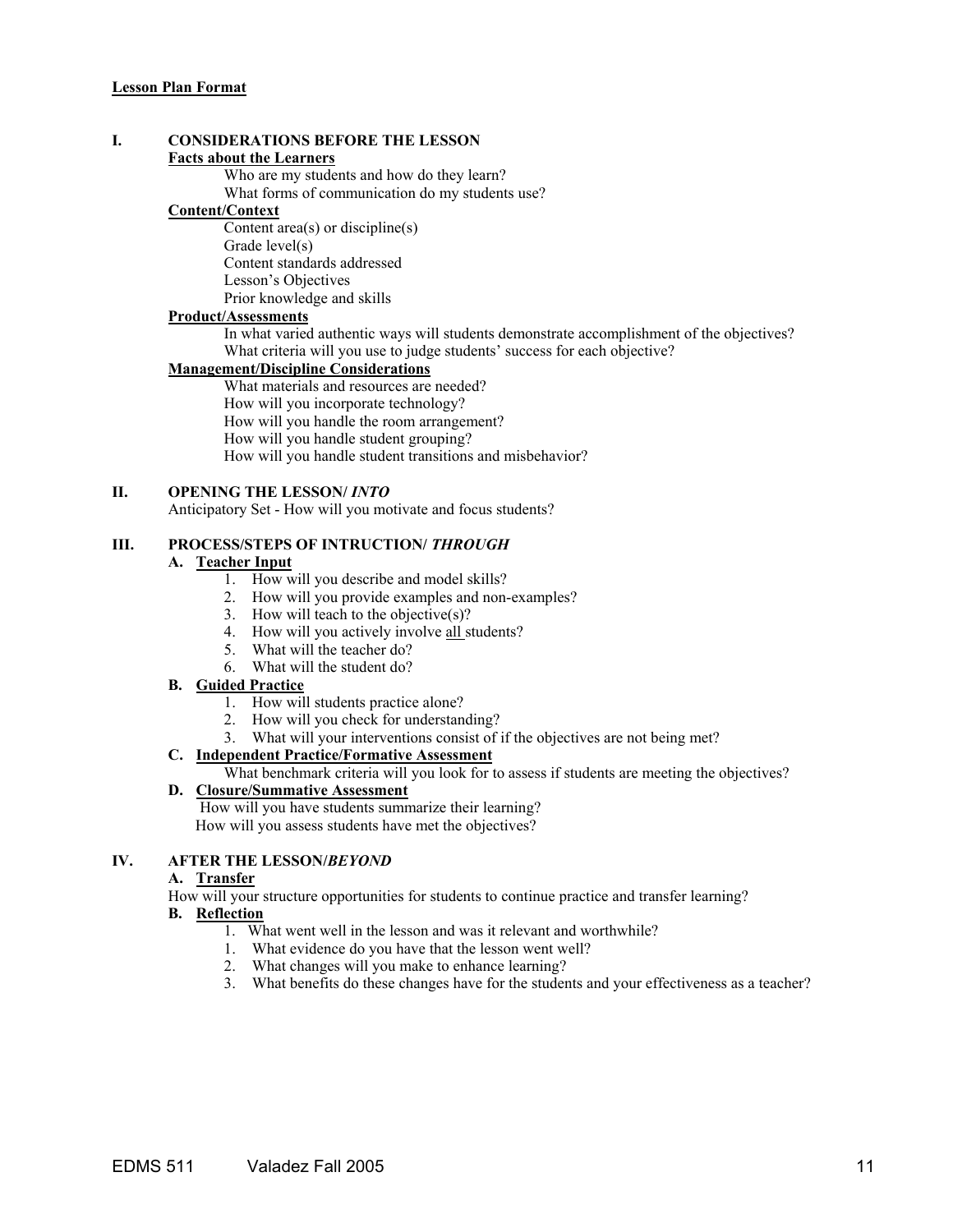#### **Student Study Team (SST) Process 10 points**

**Learner Objectives:** Knowledge and skill in conducting and participating in the Student Study Team general education pre-referral process

Assessment: Teacher candidates apply their knowledge of the SST processes for avoiding special education referral by participating in a simulation of an SST meeting regarding a child with a selected classroom challenge.

> Teacher candidates create an annotated bibliography of articles and Web sites that provide information about the student's challenge and strategies for supporting the student to be successful in the class

| Resource(s):                   | Title and necessary information:                                                                                                                                                                                                                                                                               |
|--------------------------------|----------------------------------------------------------------------------------------------------------------------------------------------------------------------------------------------------------------------------------------------------------------------------------------------------------------|
| Textbook/pages                 | Choate, J.S. (2000) Successful inclusive teaching: Proven ways to detect and correct<br>special needs ( $3rd$ ed.), pp 1-17. Boston: Allyn & Bacon. (ISBN 0-205-30621-7)<br>Chapter 16                                                                                                                         |
| Supplemental Print<br>Material | SST Lecturette by Jacqueline Thousand, Professor, CSUSM, College of Education                                                                                                                                                                                                                                  |
| Video/segment                  | Video Segment # 1 "Promoting Success for All Students" The Inclusion Series (1998)<br>Weland Prods/KCET and Allyn & Bacon. (ISBN 0-205-29111-2)<br>Video Segment # 3 "Working Together $-$ The Collaborative Process" The Inclusion Series<br>(1998) Weland Prods/KCET and Allyn & Bacon. (ISBN 0-205-29111-2) |

## **TASK AND GUIDELINES**

## **Context**

The Student Study Team (SST) process is a general education function and general education teacher responsibility. It is a state-mandated prevention and intervention process and structure that must exist at every California school. The SST process is designed to address students' learning needs PRIOR to even thinking about referral for special education assessment. Some disabilities are more obvious and present themselves prior to school entry. Other high incident disabilities such as learning disabilities (e.g., language, mathematics, written expression) often develop in response to academic demands. Further, there are a great many children without disabilities who struggle in school because English is not their first language or because the instructional approaches used by their teachers do not match their learning styles (i.e., preferred areas of Multiple Intelligences). Most students respond positively when their classroom teachers seeks ideas and support from professional peers through the SST process.

#### **Objectives**

The objectives of having you participate in a mock SST meeting are to give you the opportunity to:

- demonstrate effective use of the SST model
- demonstrate the various roles of the SST members
- examine support options for students based upon their unique individual characteristics
- demonstrate the use of prereferral strategies as the preferred response (over formal special education referral) to resolve problems
- clarify the initial procedures involved in identifying students for special education support

#### **Preparation**

- Read the SST Lecturette and Chapter 16 of Choate.
- Visit a Web site that you find
- Watch the video segments #1 and #3 of the Inclusion Series that models the SST process and the elements of effective collaborative teaming.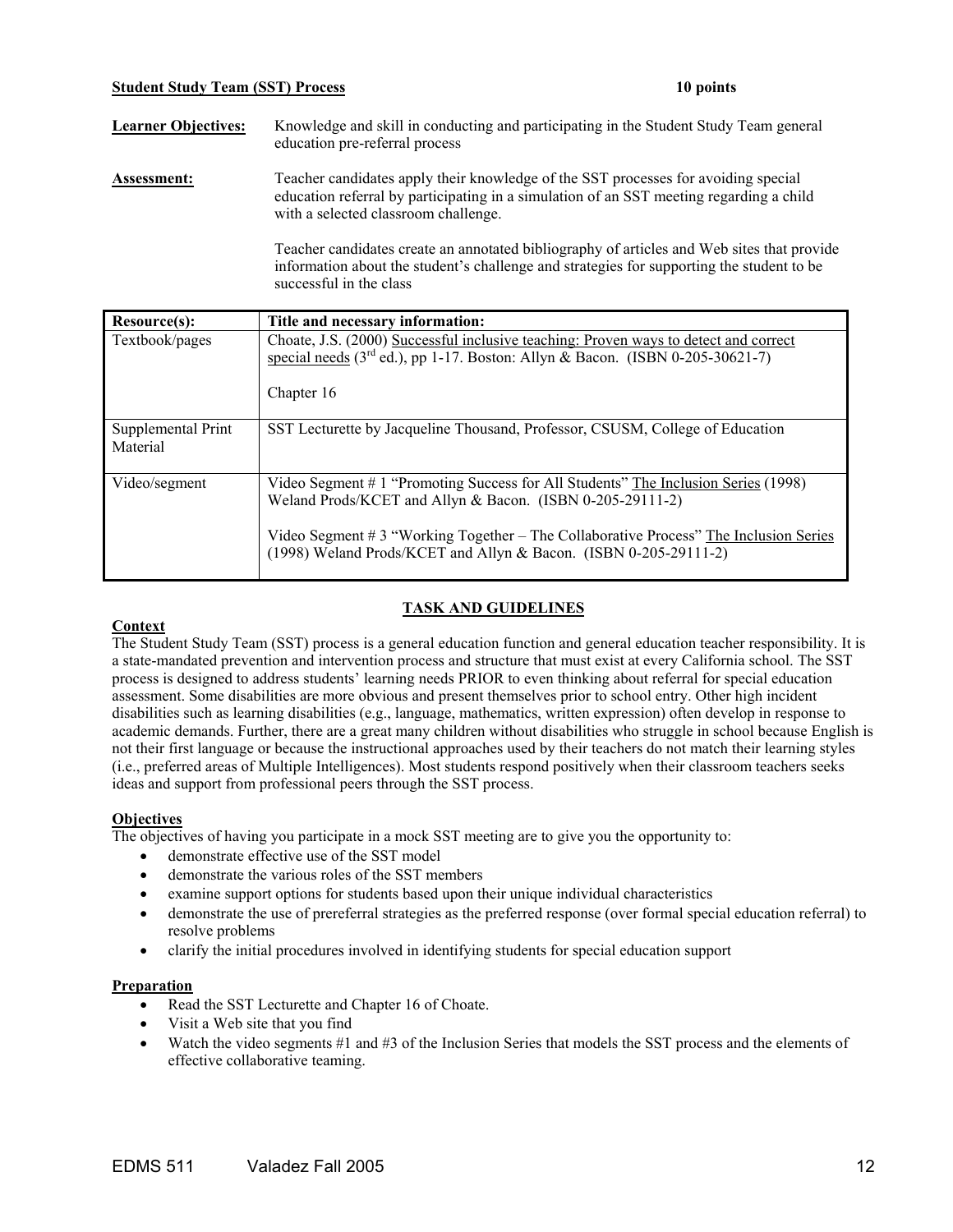#### **Assignment Description**

Each class member will be assigned to an SST team of 5 members. Each member of the group will fulfill one of the following roles and the corresponding assigned tasks. Each member will participate in a SST role-play. Students will write up a reflection on their group experience.

| <b>Tasks</b>             |
|--------------------------|
| DATA SHEET/SUMMARY SHEET |
| DATA SHEET/SUMMARY SHEET |
| DATA SHEET/SUMMARY SHEET |
| DATA SHEET/SUMMARY SHEET |
| DATA SHEET/SUMMARY SHEET |
|                          |

## **The Tasks:**

- Complete a data sheet of observed characteristics of the student's behavior and learning or behavioral challenges, how the child's characteristics affect school performance, and possible strategies for supporting the student.
- Complete the SST Summary Sheet with each column filled out in items that will be covered in the of SST role play
- Answer guiding questions provided
- On your own, find two annotated bibliographies per team member of articles and/or web sites that provide information about the challenging student characteristic and strategies for supporting the student. Each annotation is to include a starting paragraph the briefly summarizes the article. A second paragraph will summarize your reaction (e.g., interesting new information, conflicting perspectives, challenging point) to the article. Use APA format in referencing the article or web site.
- After completing the in class SST role-play and discussion, go to your electronic portfolio and write a response to theses prompts:
	- Articulate the rationale for inclusive educational opportunities for all students.
	- What were the strengths and needs of the student you had an SST meeting for?
	- What principles of universal design guided the group's decision for differentiating instruction?
	- What strategies were identified to support the student? Provide examples of natural peer supports (e.g., partner learning, peer tutoring, classroom meetings), collaborative teaching and learning methods, and other appropriate materials and technologies (including assistive technologies) to a) create a caring classroom community in which students value one another's differences, b) develop the social competence of and relationships among class members, and c) meet the educational and social/emotional needs of the student.
	- Describe what your role will be at future SST meetings?
	- How will you prepare for SST meetings?
	- What was useful about this experience?
	- How will this experience inform your teaching?

#### For further reading:

Kluth, P., Villa, R., & Thousand, J. (Dec. 2001/Jan 2002) 'Our school doesn't offer inclusion' and other legal blunders. Educational Leadership, 59 (4),  $24 - 27$ .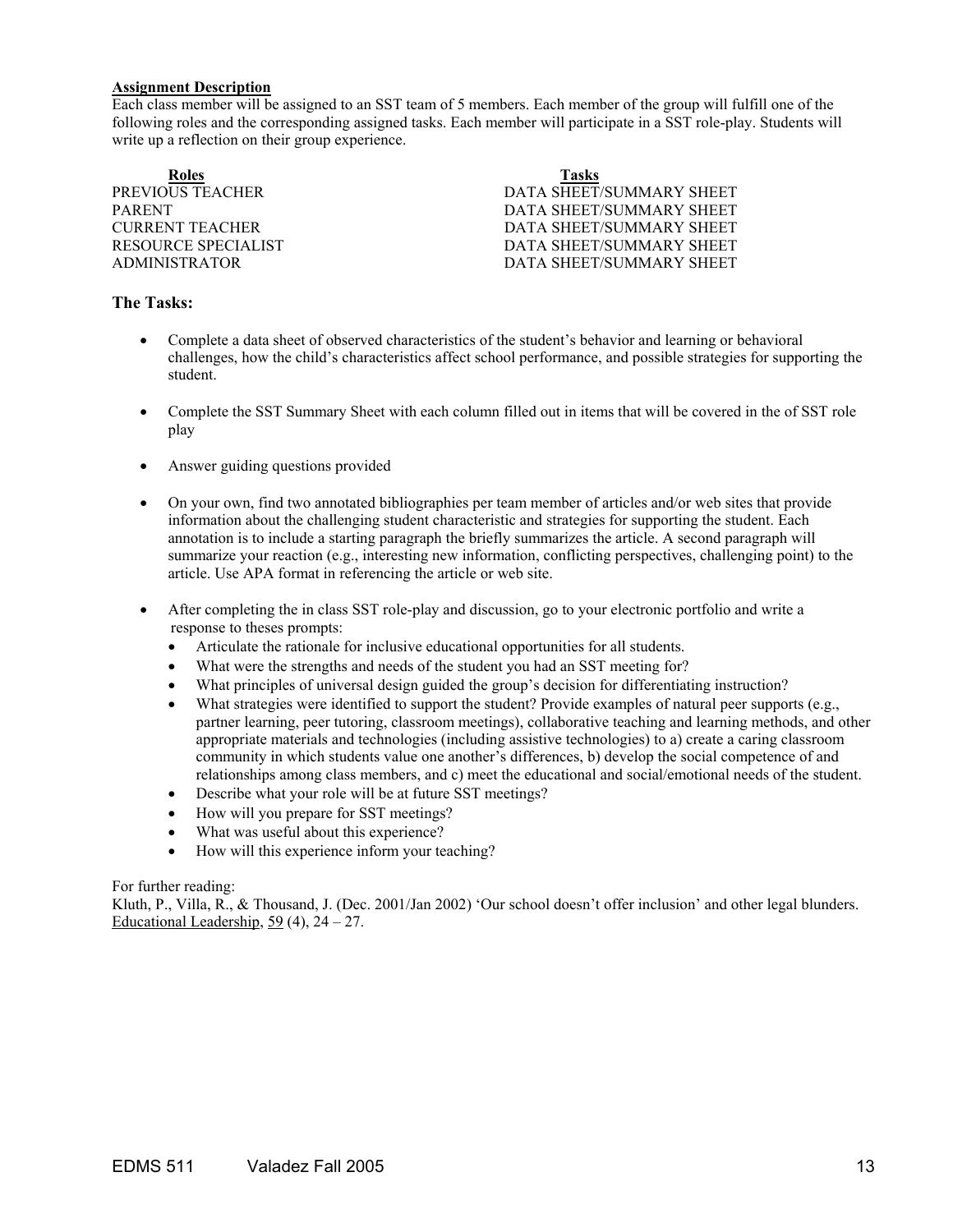# **SST Summary Form**

| <b>Teacher</b>   |                 | <u> 1980 - Jan Samuel Barbara, martin da shekara 1980 - An tsara 1980 - An tsara 1980 - An tsara 1980 - An tsara</u> |              | School           |              |                |     |
|------------------|-----------------|----------------------------------------------------------------------------------------------------------------------|--------------|------------------|--------------|----------------|-----|
| Team             |                 |                                                                                                                      |              |                  |              |                |     |
| <b>Student</b>   |                 | <u> 대한 대학 대학 대학 대학 대학 대학 대학</u>                                                                                      |              |                  |              |                |     |
| Primary Language |                 | Grade                                                                                                                | <b>DOB</b>   | <b>Parents</b>   |              | M F            |     |
|                  |                 |                                                                                                                      |              |                  |              |                |     |
| <b>STRENGTHS</b> | <b>CONCERNS</b> | <b>KNOWN</b>                                                                                                         | <b>KNOWN</b> | <b>OUESTIONS</b> | <b>STRAT</b> | <b>ACTIONS</b> | - V |

| <b>STRENGTHS</b> | <b>CONCERNS</b> | <b>KNOWN</b><br><b>INFORMATION</b> | <b>KNOWN</b><br><b>MODIFICATION</b><br>$S (+/-)$ | <b>QUESTIONS</b> | <b>STRAT</b><br>$\rm EGIES/$<br>$\operatorname{BRAIN}$<br>$\operatorname{STORM}$ | <b>ACTIONS</b> | WHO/<br><b>WHEN</b>  |
|------------------|-----------------|------------------------------------|--------------------------------------------------|------------------|----------------------------------------------------------------------------------|----------------|----------------------|
|                  |                 |                                    |                                                  |                  |                                                                                  |                |                      |
|                  |                 |                                    |                                                  |                  |                                                                                  |                |                      |
|                  |                 |                                    |                                                  |                  |                                                                                  |                |                      |
|                  |                 |                                    |                                                  |                  |                                                                                  |                |                      |
|                  |                 |                                    |                                                  |                  |                                                                                  |                |                      |
|                  |                 |                                    |                                                  |                  |                                                                                  |                |                      |
|                  |                 |                                    |                                                  |                  |                                                                                  |                | Follow<br>Up<br>Date |
|                  |                 |                                    |                                                  |                  |                                                                                  |                |                      |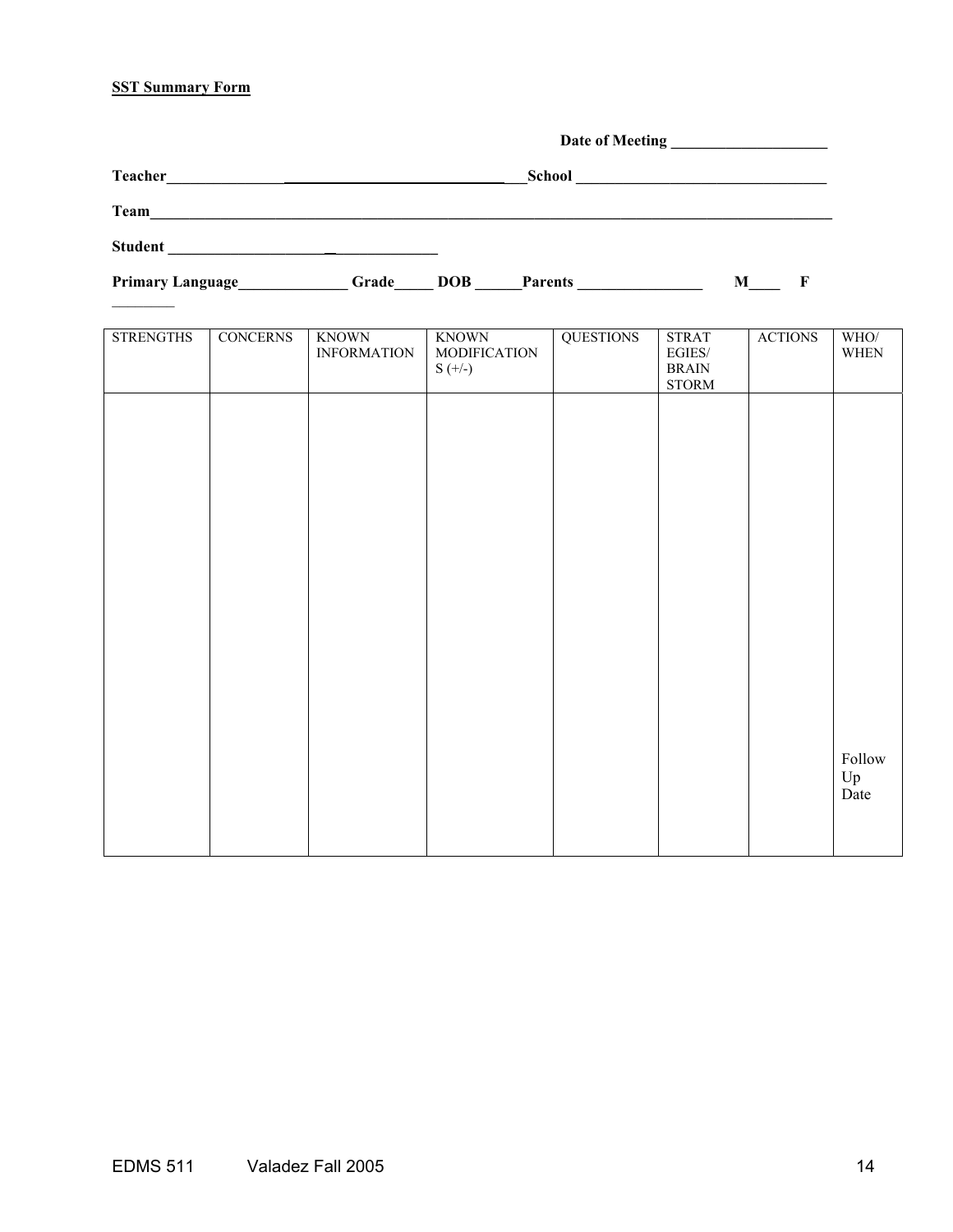## **Student Study Team (SST) Simulation Rubric for in class Activity**

(This will not be graded, but it can be a great tool to initiate class discussion of the success of the SST meeting.)

|                                                                                                                                  | <b>Developing</b>                                                                               | <b>Meets Expectations</b>                                                                                                                       | <b>Exceeds Expectations</b>                                                                                                                                                                     |              |
|----------------------------------------------------------------------------------------------------------------------------------|-------------------------------------------------------------------------------------------------|-------------------------------------------------------------------------------------------------------------------------------------------------|-------------------------------------------------------------------------------------------------------------------------------------------------------------------------------------------------|--------------|
| <b>Element</b>                                                                                                                   |                                                                                                 |                                                                                                                                                 |                                                                                                                                                                                                 | <b>Total</b> |
| <b>Know School Families</b><br>(Student Data Sheet,<br><b>Intervention Plan and</b><br><b>Meeting Interactions)</b>              | No indication<br>that the school<br>took the time<br>to know the<br>family and<br>their needs.  | Some of the needs of the<br>family were understood.<br>i.e. family members,<br>language, literacy, and<br>family dynamics.                      | There is a description of the<br>family (in Data Sheet) and the<br>family's needs are taken into<br>consideration in planning the<br>student's intervention plan.                               |              |
| <b>Knows Student</b><br>(As Indicated on Student<br>Data Sheet, Intervention<br><b>Plan and Meeting</b><br><b>Interactions</b> ) | Some of the<br>student's<br>strengths,<br>needs.<br>language, and<br>culture are<br>understood. | The student's strengths,<br>needs, language, and<br>culture are understood<br>and addressed in plan.                                            | The student's strengths, needs,<br>language, and culture are<br>understood so well that the team<br>can incorporate the child's life<br>outside of school into the plan.                        |              |
| Development of<br><b>Interventions</b>                                                                                           | The<br>intervention<br>plan is brief<br>and vague.                                              | The intervention plan<br>demonstrates an<br>understanding of the<br>student's uniqueness and<br>addresses the student's<br>strengths and needs. | The intervention plan<br>demonstrates an understanding of<br>student's uniqueness and<br>addresses the student's strengths<br>and needs for cognitive, affective<br>and psychomotor objectives. |              |
| <b>Implementation and</b><br><b>Monitoring Interventions</b>                                                                     | There is no<br>clear plan how<br>interventions<br>will be<br>implemented<br>or monitored.       | There is a clear plan for<br>implementing and<br>monitoring interventions.                                                                      | There is a clear plan for<br>implementing and monitoring<br>interventions. A plan is set to<br>communicate progress of<br>interventions to all school and<br>family members.                    |              |
| <b>Use of Resources</b>                                                                                                          | No resources<br>were<br>mentioned in<br>the<br>intervention<br>plan.                            | School resources were<br>identified in the<br>intervention plan.                                                                                | School, community, and family<br>resources were considered and<br>identified in the intervention plan.                                                                                          |              |
| Continued<br>on next page                                                                                                        |                                                                                                 |                                                                                                                                                 |                                                                                                                                                                                                 |              |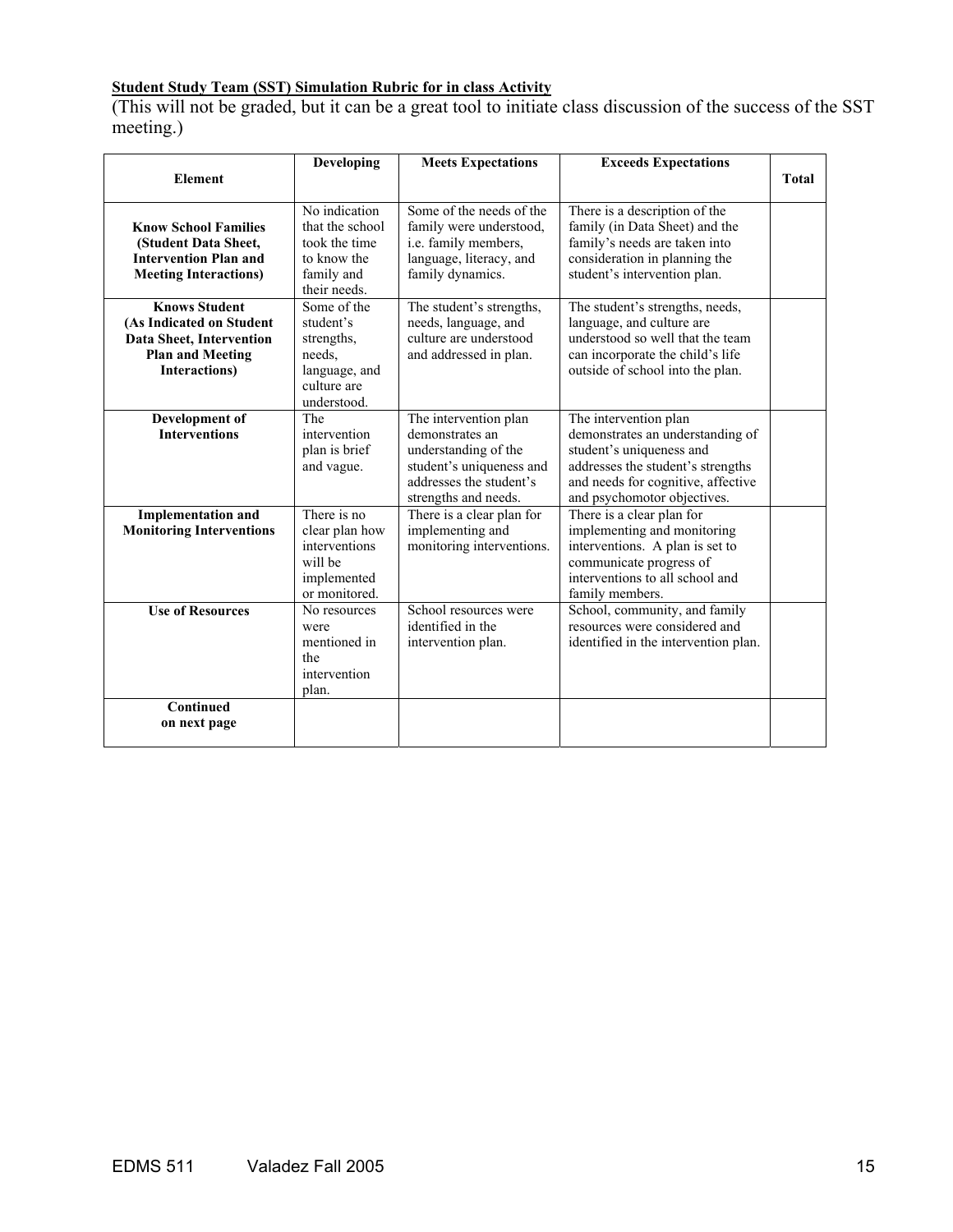|                                                                                                                                                                                                                                                                                                  | Developing                                                                                                                                  | <b>Meets Expectations</b>                                                                                                                                                                                                   | <b>Exceeds Expectations</b>                                                                                                                                                                                                                                                |              |
|--------------------------------------------------------------------------------------------------------------------------------------------------------------------------------------------------------------------------------------------------------------------------------------------------|---------------------------------------------------------------------------------------------------------------------------------------------|-----------------------------------------------------------------------------------------------------------------------------------------------------------------------------------------------------------------------------|----------------------------------------------------------------------------------------------------------------------------------------------------------------------------------------------------------------------------------------------------------------------------|--------------|
| <b>Element</b>                                                                                                                                                                                                                                                                                   |                                                                                                                                             |                                                                                                                                                                                                                             |                                                                                                                                                                                                                                                                            | <b>Total</b> |
| <b>Role Representations</b>                                                                                                                                                                                                                                                                      | Minimum of 5<br>SST roles were<br>represented.                                                                                              | More than 5 SST roles<br>were represented and<br>modeled the<br>responsibilities of each<br>member.                                                                                                                         | More than 5 SST roles were<br>represented with a detailed<br>description of each member in SST<br>Binder addressing relationship w/<br>student, unique talents,<br>background, interests, and<br>experiences that make this<br>individual an invaluable member<br>of team. |              |
| <b>Facilitation</b>                                                                                                                                                                                                                                                                              | Facilitator<br>keeps team<br>focused on<br>student's needs<br>and developing<br>and<br>intervention<br>plan.                                | & facilitator is<br>accountable for time,<br>encourages input from<br>all members, and<br>diffuses emotionally<br>charged statements,<br>making corrections non-<br>defensively.                                            | & facilitator goes above and<br>beyond to help team find win/win<br>solutions.                                                                                                                                                                                             |              |
| Recording                                                                                                                                                                                                                                                                                        | The recorder<br>listens<br>carefully for<br>key words and<br>ideas.<br>organizes and<br>records input<br>into<br>appropriate<br>categories. | & a visual aid is created<br>for participants to see<br>key issues for student<br>and the proposed<br>interventions. A seat<br>recorder transfers the<br>visual model to regular-<br>sized paper as a record<br>of meeting. | & the seat recorder clarifies<br>information documented on<br>regular-sized paper and how it<br>represents the visual aid and what<br>was discussed at the meeting.                                                                                                        |              |
| <b>Follow SST Steps</b><br>(Student Summary Sheet &<br><b>Meeting Interactions)</b><br>1. Pre-SST intervention<br>2. SST referral<br>3. Family invited & meeting<br>arranged<br>4. Team meets and follow up<br>date set<br>5. Interventions implemented<br>and monitored<br>6. Follow up meeting | 75 % of SST<br>Summary<br><b>Sheet</b><br>completed &<br>5 or less<br>SST steps<br>implemented.                                             | 90% of SST Summary<br>Sheet completed & all 6<br>steps implemented.                                                                                                                                                         | 100% of SST Summary Sheet<br>completed & all 6 steps<br>implemented.                                                                                                                                                                                                       |              |
| <b>SST Binder</b><br>1. SST Summary Sheet<br>2. Student Data Sheet<br>3. Binder<br>4. Cover Sheet<br>5. Annotated bibliographies for<br>each team member                                                                                                                                         | Completes 4 or<br>less.                                                                                                                     | Completes all 5.                                                                                                                                                                                                            | Completes all 5 with detail &<br>professionalism.                                                                                                                                                                                                                          |              |
| <b>Total</b>                                                                                                                                                                                                                                                                                     |                                                                                                                                             |                                                                                                                                                                                                                             |                                                                                                                                                                                                                                                                            | 5            |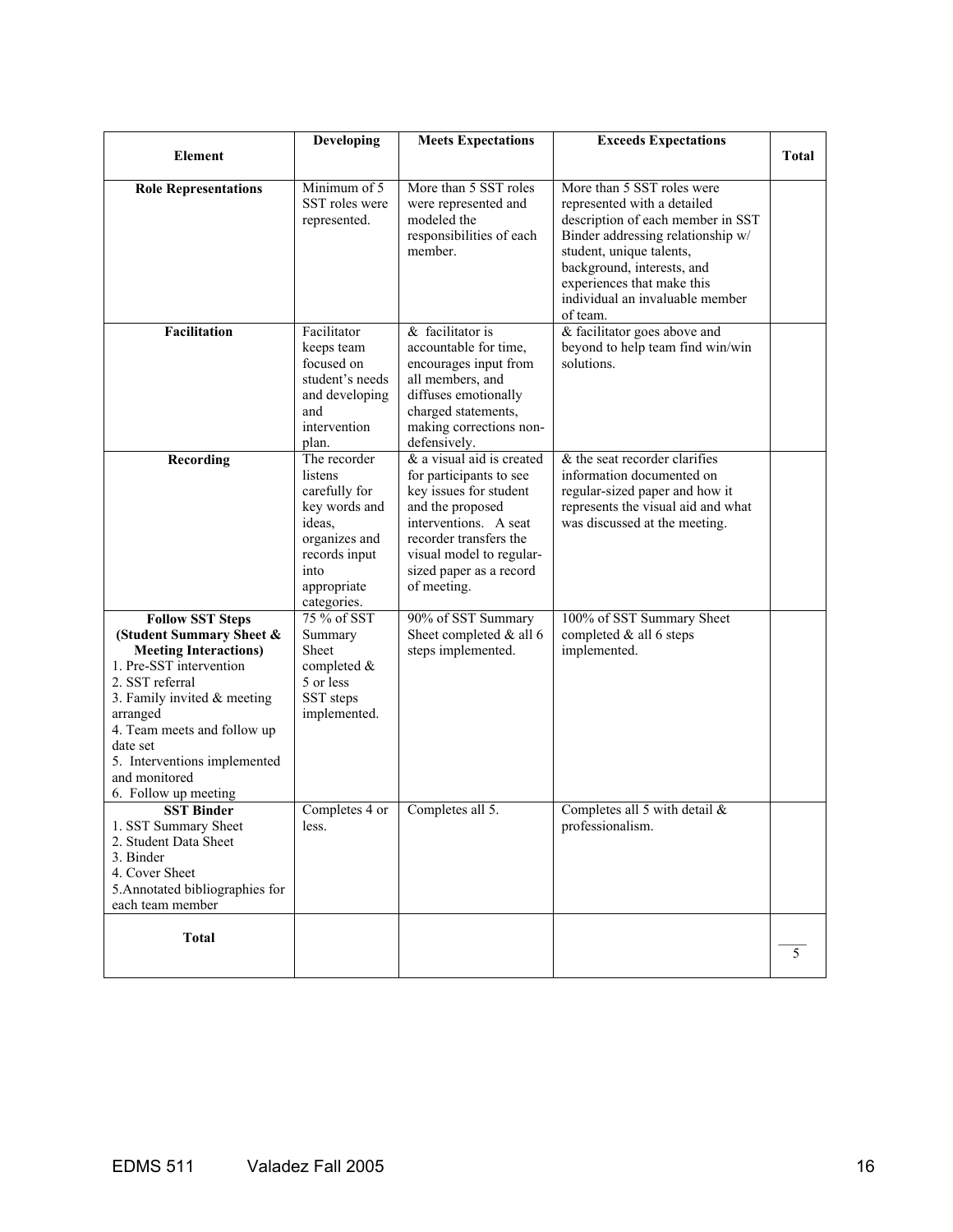# **SST Reflection Rubric**

|                           | Beginning to Meet    | Approaching           | Meets Expectations   |        |
|---------------------------|----------------------|-----------------------|----------------------|--------|
| Element                   | Expectations         | Expectations          | 2 points             | Total  |
|                           | $0.5$ points         | 1.5 points            |                      |        |
| <b>Content Strategies</b> | A minimum of 1       | A minimum of 1        | A minimum of $2$     |        |
|                           | content strategy was | content specific      | content specific     |        |
|                           | described to support | strategy was          | strategies were      |        |
|                           | student              | described to support  | identified with      |        |
|                           |                      | the learner taking    | consideration of the |        |
|                           |                      | into consideration    | students strengths,  |        |
|                           |                      | the students          | needs, readiness     |        |
|                           |                      | strengths and areas   | range, learning      |        |
|                           |                      | of need               | profile, talents and |        |
|                           |                      |                       | interests.           |        |
|                           | A minimum of 1       | A minimum of 1        | A minimum of $2$     |        |
| Process Strategies        | process strategy     | process specific      | process specific     |        |
|                           | was described to     | strategy was          | strategies were      |        |
|                           | support student      | described to support  | identified with      |        |
|                           |                      | the learner taking    | consideration of the |        |
|                           |                      | into consideration    | students strengths,  |        |
|                           |                      | the students          | needs, readiness     |        |
|                           |                      | strengths and areas   | range, learning      |        |
|                           |                      | of need               | profile, talents and |        |
|                           |                      |                       | interests.           |        |
| <b>Product Strategies</b> | A minimum of 1       | A minimum of 1        | A minimum of 2       |        |
|                           | product strategy     | product specific      | product specific     |        |
|                           | was described to     | strategy was          | strategies were      |        |
|                           | support student      | described to support  | identified with      |        |
|                           |                      | the learner taking    | consideration of the |        |
|                           |                      | into consideration    | students strengths,  |        |
|                           |                      | the students          | needs, readiness     |        |
|                           |                      | strengths and areas   | range, learning      |        |
|                           |                      | of need               | profile, talents and |        |
|                           |                      |                       | interests.           |        |
| Your Role at SST          | Generally describe   | Generally describe    | Describe in detail   |        |
| Meetings                  | what you will do at  | what you will do to   | what you will do to  |        |
|                           | the SST meeting      | prepare for the       | prepare for the      |        |
|                           |                      | meeting and do at     | meeting, what you    |        |
|                           |                      | the meeting.          | will do at the       |        |
|                           |                      |                       | meeting and what     |        |
|                           |                      |                       | you will do to       |        |
|                           |                      |                       | implement the SST    |        |
|                           |                      |                       | plan.                |        |
| How SST Role-play         | Describe how this    | $&$ describe how this | & describe how       |        |
| <b>Experience Informs</b> | experience has       | experience has        | your actions will be |        |
| your Teaching             | effected the way     | effected your         | informed by this     |        |
|                           | you think about      | expectations of SST   | experience           |        |
|                           | these meetings       | meetings              |                      | Total: |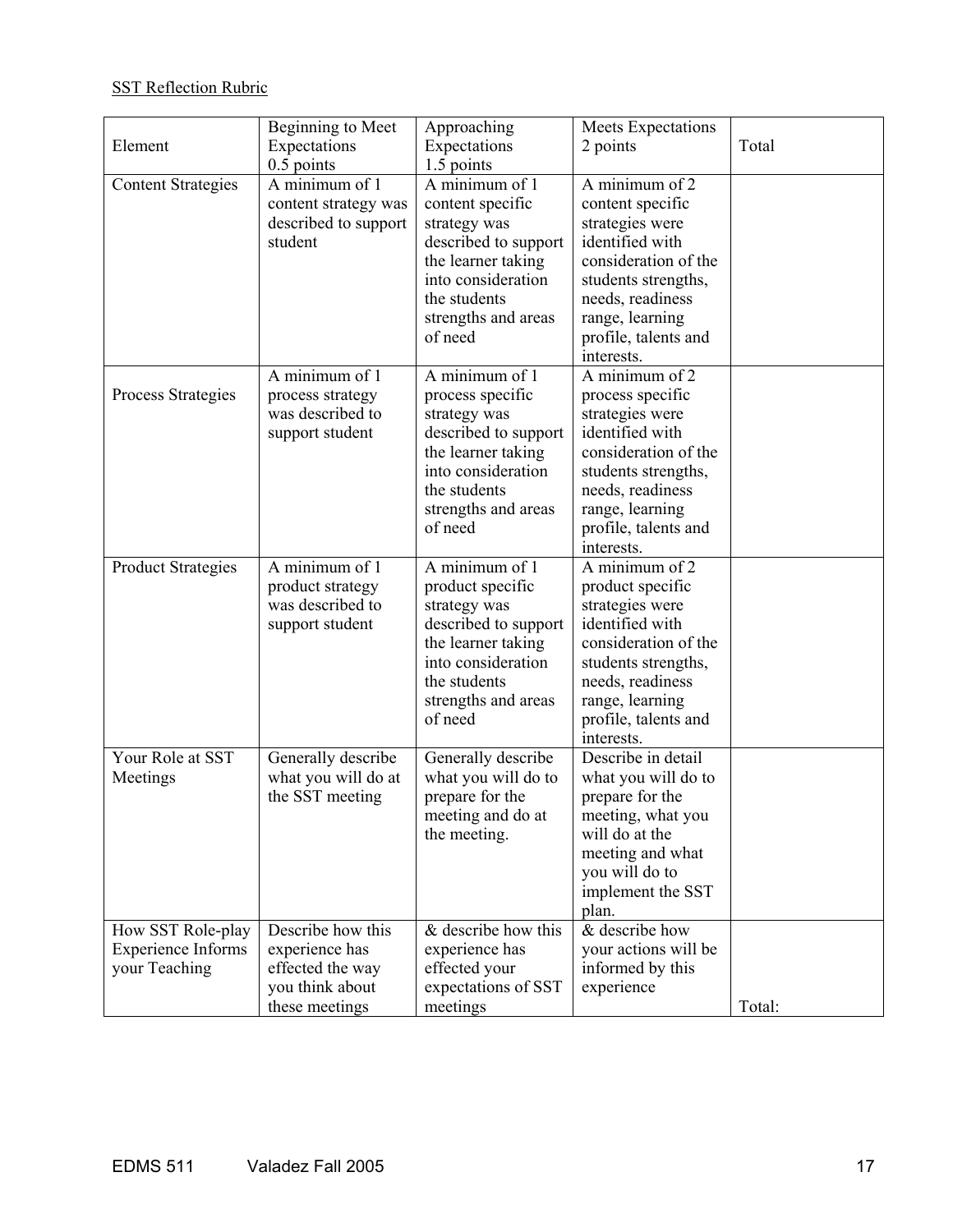#### **Observation - Objective Observer 10 points** 10 points

| <b>Learner Outcomes:</b> | Teacher candidates will apply their knowledge of professional observation skills,<br>including identification of major characteristics of the learning and social behaviors of<br>typical and atypical students to:<br>Teacher candidates are able to differentiate between professional and<br>$\bullet$<br>unprofessional observation skills<br>Teacher candidates are able to record what they observe<br>$\bullet$<br>Teacher candidates are able to write up their observation notes with<br>$\bullet$<br>recommendations for curriculum and instructional implications |
|--------------------------|------------------------------------------------------------------------------------------------------------------------------------------------------------------------------------------------------------------------------------------------------------------------------------------------------------------------------------------------------------------------------------------------------------------------------------------------------------------------------------------------------------------------------------------------------------------------------|
| <b>Assessment:</b>       | Teacher candidates will apply their knowledge of professional observation skills and<br>curriculum and instructional strategies<br>to observe a student<br>2)<br>take objective notes on the student's behavior, and<br>3)<br>write up a report summarizing the observation and make educational<br>4)<br>recommendations for the student.                                                                                                                                                                                                                                   |

| <b>Resources</b>   | Title and necessary information:                                                        |
|--------------------|-----------------------------------------------------------------------------------------|
| Textbook/chapters  | Choate, J. S. (2004) Successful inclusive teaching ( $4^{rd}$ ed.) Needham, MA: Allyn & |
|                    | Bacon. Chapters 1-3                                                                     |
|                    |                                                                                         |
| Internet Resources | Tomlinson, Carol Ann. (1999). The Differentiated Classroom: Responding to the needs of  |
|                    | all learners. Alexandria, VA: Association for Supervision and Curriculum Development.   |
|                    | ISBN # 0-87120-342-1 (Available free through CSUSM e-books library.)                    |

## **Task Guidelines**

- 1. Identify a K-12 student to observe.
	- a. DO NOT observe a student in your own class, or a child whom you already know. Being objective is critical to good observation.
	- b. Chose a child that represents a difference, student learning English, student that is an accelerated learner, student that has a special education label under IDEA or ADA, student that is shy…)
- 2. Please observe the student for 30-60 minutes.
- 3. It is NOT REQUIRED to see the student's records. These are confidential and you may not have access. If you are able to read the child's record you may include that in your report.
- 4. Remember to keep all information about your student confidential. Use pseudonyms (false names) for the child, the child's teacher and the school.
- 5. Write Student Data: Part I of Report. (This part of the report is only a documentation of what you see and hear. DO NOT include any opinions.)

#### **Background Information**

- Student's Pseudonym
- Your name
- Chronological Age of Student
- Student's Grade
- Pre-school and K-12 school history if available
- Health issues (allergies, diagnosed ADHD, glasses…)
- Family information, which does the child live with and who else is part of the student's family (divorced parents, raised by grandmother, siblings, foster family…)
- Special service student receives (IEP, SST, ESL, referred for testing)
- Attendance and tardiness concerns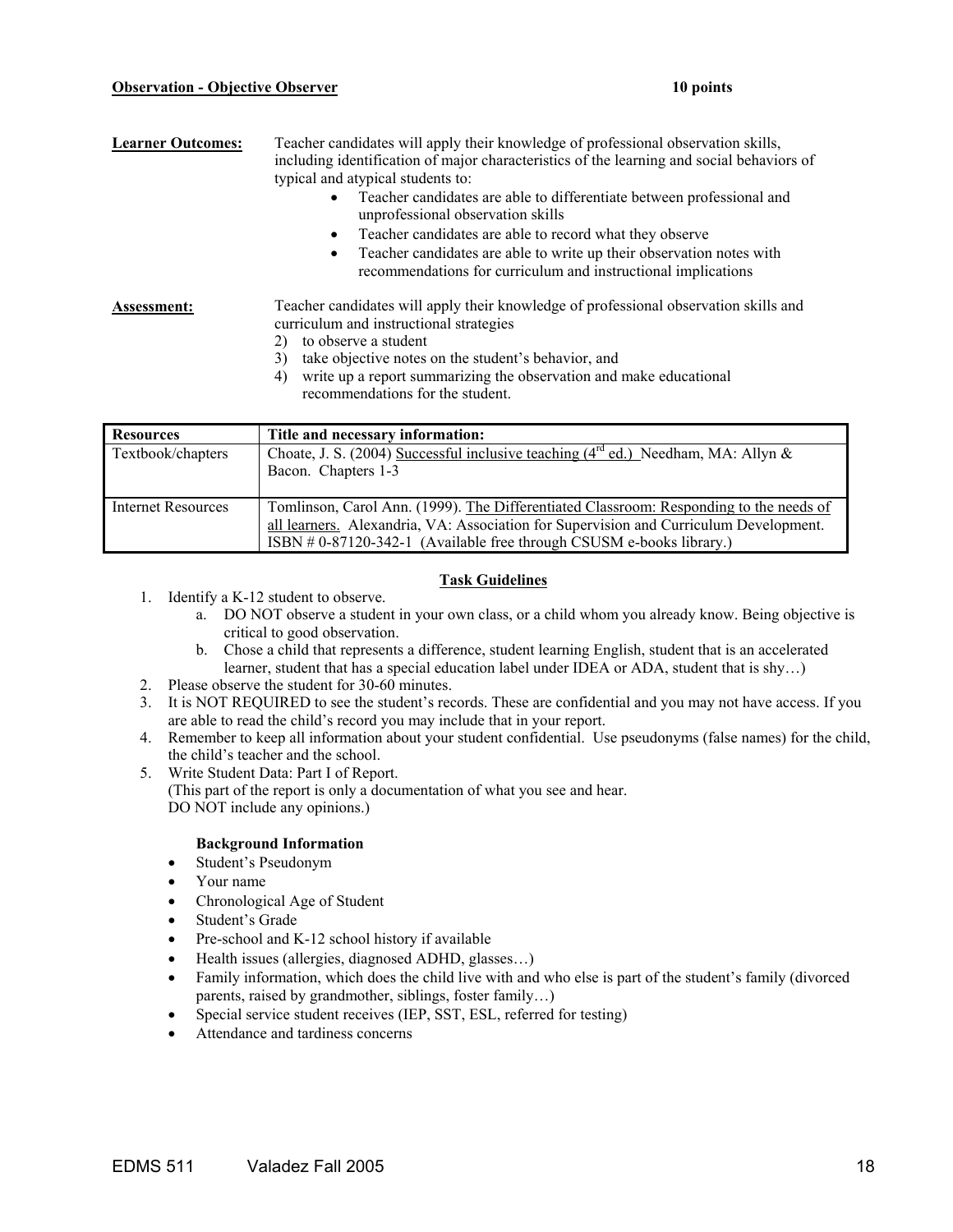#### **Placement**

- What program is student receiving students from
- Where is student receiving those services?
- What portion of the day is the student in general education?
- What portion is student in other placements?
- How have the students unique needs and services impacted their success/progress in school?
	- Describe the setting in which you observed the student in detail
		- o What does the room look like?
		- o Where is the student in the room?
		- o Who are the educators in the room?
		- o What proximity do the educators have with the student?
		- o What students are near the student you are observing?

#### **Performance**

- Describe how the student's body language
- Describe the student's facial expressions
- Describe the student's actions/activities
- Describe the student's verbal and nonverbal interactions with peers and adults
- What does the student do to show their learning?
- Describe verbal and nonverbal interactions adults have with student
- Describe verbal and nonverbal interactions peers have with student

6. Write Observation Summary & Recommendations: Part II of Report (This is the only place you can share your opinions.)

#### **Summary**

- Describe the students areas of strength
- Describe the students areas of need
- Use data from observation to support your assessment

#### **Recommendations**

- What are your recommendations for content adaptations?
- What are your recommendations for process adaptation?
- What are your recommendations for product adaptations?
- What are your recommendations for behavior management (seating arrangement, contract, management strategies...) to help this student succeed?
- What does the student need to succeed?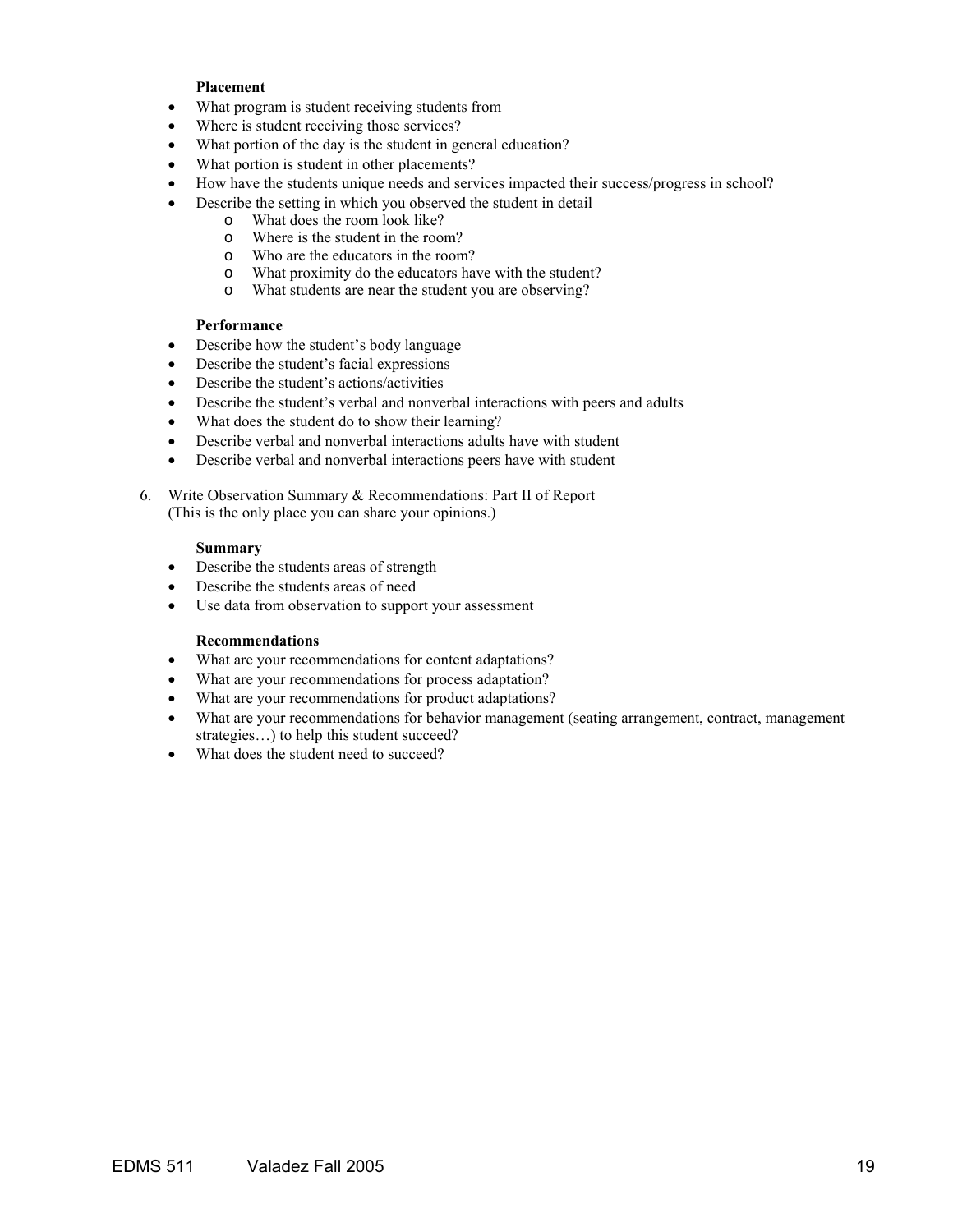## **Student Observation Rubric**

|                            | Beginning to Meet    | Approaching          | Meets Expectations   | Total  |
|----------------------------|----------------------|----------------------|----------------------|--------|
| Elements                   | Expectations         | Expectations         | 2 points             | Points |
|                            | $0.5$ points         | 1 point              |                      |        |
| Student Background         | Less than $100\%$ of | $100\%$ of           | Cover all areas      |        |
| Information                | areas are covered    | information          | with rich detail     |        |
|                            |                      | covered but not      |                      |        |
|                            |                      | covered in detail    |                      |        |
| <b>Student Placement</b>   | Less than $100\%$ of | $100\%$ of           | Cover all areas      |        |
|                            | areas are covered    | information          | with rich detail     |        |
|                            |                      | covered but not      |                      |        |
|                            |                      | covered in detail    |                      |        |
| <b>Student Performance</b> | Less than $100\%$ of | $100\%$ of           | Cover all areas      |        |
|                            | areas are covered    | information          | with rich detail     |        |
|                            |                      | covered but not      |                      |        |
|                            |                      | covered in detail    |                      |        |
| <b>Observation Summary</b> | Most areas are       | All areas are        | All areas are        |        |
|                            | covered              | covered              | covered and data is  |        |
|                            |                      |                      | used to support      |        |
|                            |                      |                      | summary              |        |
| Educational                | General              | General              | Specific             |        |
| Recommendations            | recommendations      | recommendations      | recommendations      |        |
|                            | are provided for     | are provided for all | are provided for all |        |
|                            | most areas.          | areas                | 4 areas.             |        |
|                            |                      |                      |                      |        |
| <b>Total Points</b>        |                      |                      |                      | /10    |
|                            |                      |                      |                      |        |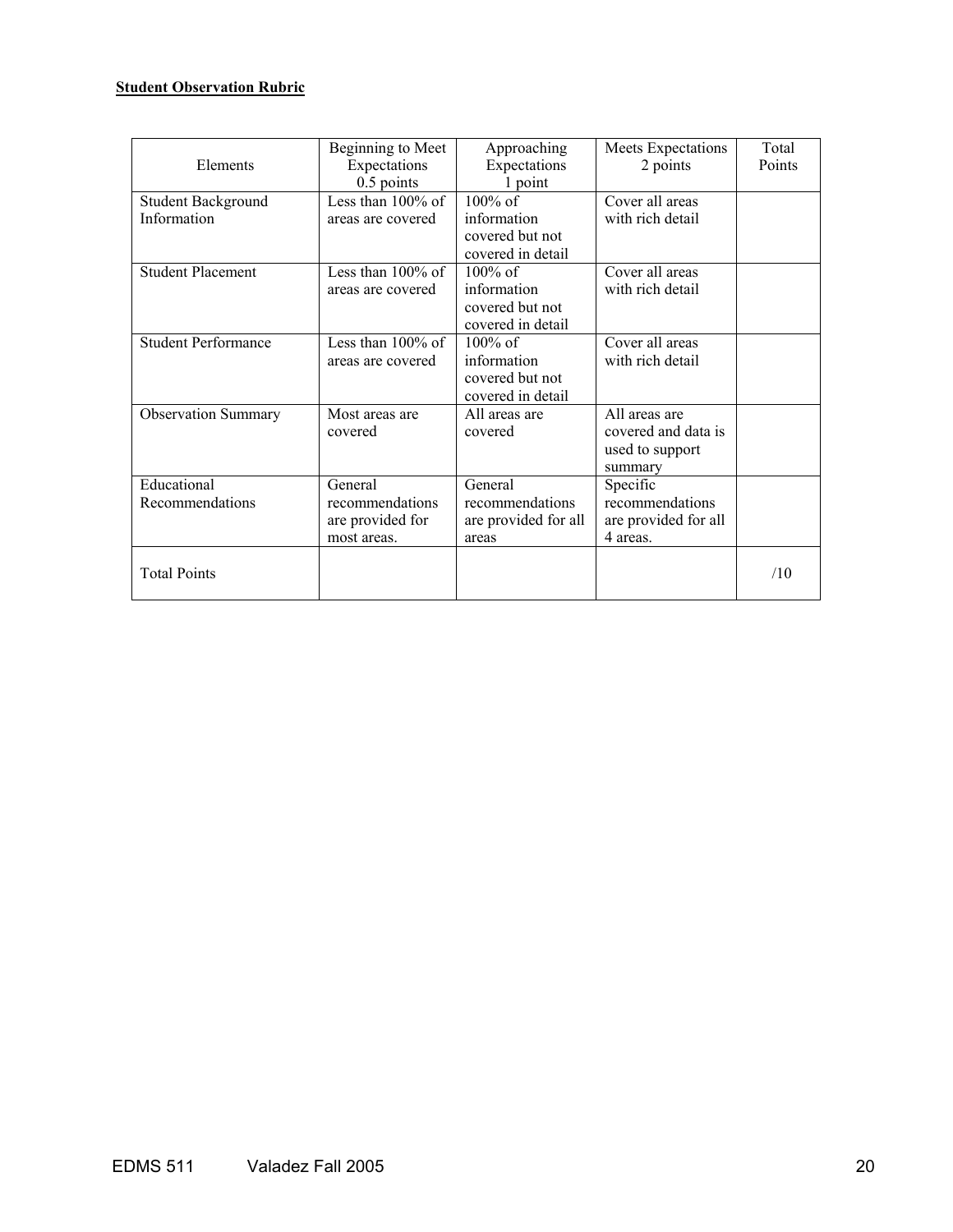## **Electronic Portfolio - TaskStream 10 points**

| <b>Learner Objectives:</b> | Knowledge and skill in creating an electronic portfolio. |  |  |  |  |  |  |  |  |
|----------------------------|----------------------------------------------------------|--|--|--|--|--|--|--|--|
|                            |                                                          |  |  |  |  |  |  |  |  |

Assessment: Teacher candidates apply what they have learned from the required assignments to the TPE's designated in a cogent, first person reflection in TaskStream.

> Teacher candidates will include all necessary components in their final submission of the electronic portfolio.

| Resource(s):              | Title and necessary information:                                                                                                                                                                                                                                                                                                                                                   |
|---------------------------|------------------------------------------------------------------------------------------------------------------------------------------------------------------------------------------------------------------------------------------------------------------------------------------------------------------------------------------------------------------------------------|
| Internet $\text{Site}(s)$ | http://lynx.csusm.edu/coe/eportfolio/index.asp<br>This will take you to the CSUSM COE website where you can get help with how to create<br>your electronic portfolio and information on the required elements.<br>http://www.taskstream.com<br>This is the TaskStream home page where you will register for Taskstream and return to<br>when working on your electronic portfolio. |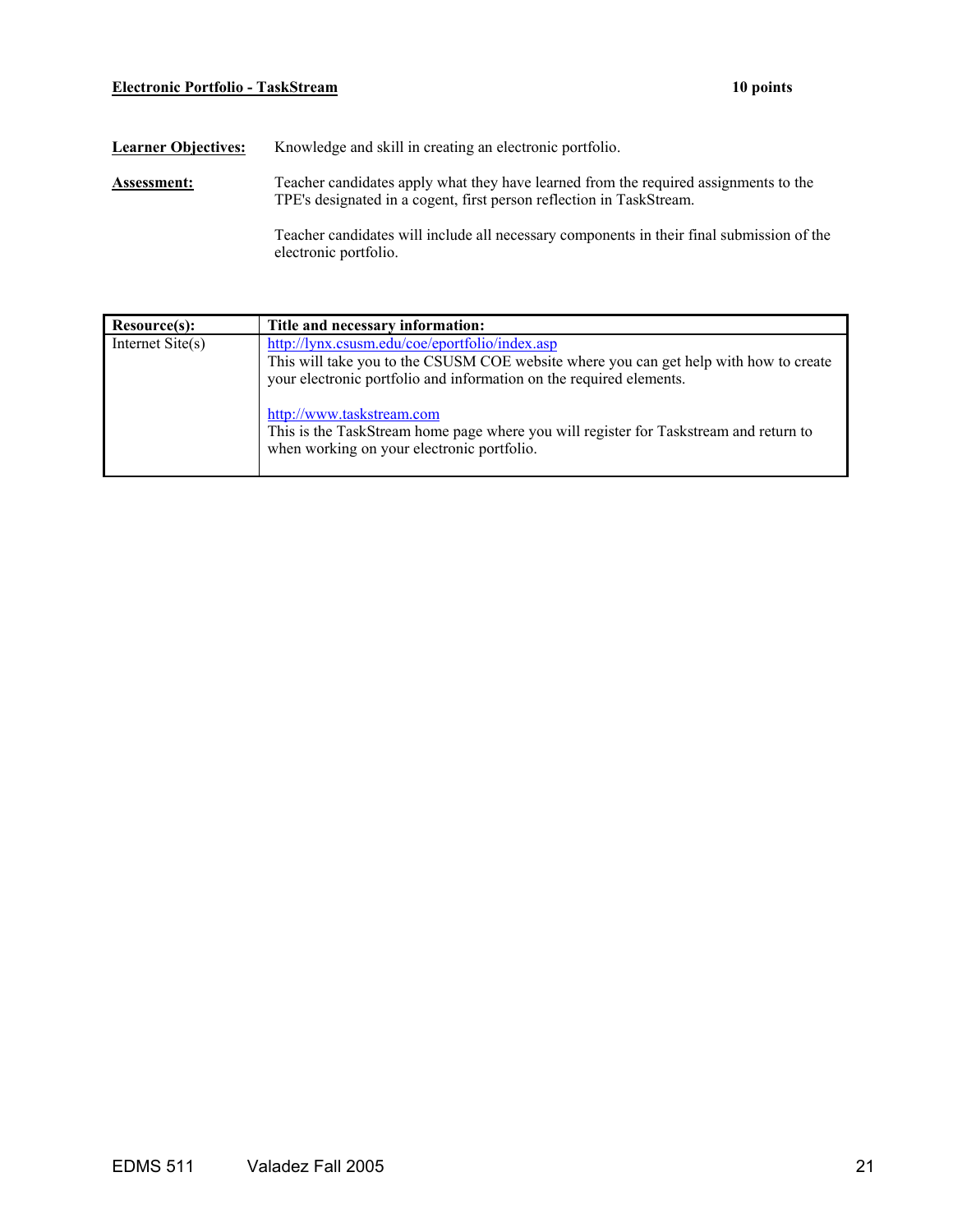| <b>Learner Objectives:</b> | Teacher candidates will be able to design a classroom management plan for students with<br>diverse needs.                                                                                                                                                                                                                                                                                                                                                                                                                                          |
|----------------------------|----------------------------------------------------------------------------------------------------------------------------------------------------------------------------------------------------------------------------------------------------------------------------------------------------------------------------------------------------------------------------------------------------------------------------------------------------------------------------------------------------------------------------------------------------|
| Assessment:                | Teacher candidates will write a classroom management plan that addresses all six levels of<br>the discipline pyramid from prevention to individualized support plans. Teacher<br>candidates will identify a minimum of three beliefs about teaching and learning and show<br>how their beliefs are implemented in the strategies at each of the six different discipline<br>levels. Students will be required to describe a minimum of 4 strategies at each pyramid<br>level. 1-2 strategies at each level must cite a theory or discipline model. |

**Preparation:** Before beginning assignment teacher candidates read the following resources and demonstrate the ability to complete the prerequisite skills.

| <b>Resources</b>          | Title and necessary information:                                                              |
|---------------------------|-----------------------------------------------------------------------------------------------|
| Textbook/chapters         | Choate, J. S. (2000) Sucessful inclusive teaching $3rd$ ed.). Needham, MA: Allyn & Bacon.     |
|                           | Chapters To Be Assigned                                                                       |
|                           |                                                                                               |
|                           | Thousand, Villa, & Nevin. (2002)." Discipline Pyramid," Creativity and Collaborative          |
|                           | <u>Learning:</u> The practical guide to empowering students, teachers and families, $2nd$ ed. |
|                           | Baltimore, MA: Brookes Publishing. P. 143                                                     |
|                           |                                                                                               |
|                           | Villa, Richard, & Thousand, Jacquelyn. (1995). Creating and inclusive school. Alexandria,     |
|                           | VA: ASCD. Chapters To Be Assigned                                                             |
| Internet $\text{Site}(s)$ | Visit a website                                                                               |
|                           |                                                                                               |

Prerequisite skills:

- Teacher candidates are able to identify their beliefs about teaching and learning as related to student behavior.
- Teacher candidates are able to differentiate the six levels of the discipline pyramid
- Teacher candidates are able to use information about students' readiness range (skills, reading, thinking  $\&$ information), learning profiles, interests, talents, and culture to determine appropriate discipline approaches (Thousand, Villa & Nevine)
- Teacher candidates are able to identify strategies to meet the needs of
	- o Students learning English (including differentiation for Beginning, Intermediate, and Advanced levels)
	- o Student that are accelerated learners a
	- $\circ$  Students that need special education support under IDEA &/or ADA as referred to by Choate (2000), Villa & Thousand (2002)

#### **Task Guidelines**

1 Identify a minimum of three core beliefs you have about teaching and learning and how those impact your classroom management plan.

2. Do the following activities:

- a. Read 3 or more discipline theories/classroom management models from texts or websites.
- b. Interview a teacher about their educational beliefs and how they implement those beliefs in their classroom management plans.
- c. Describe what strategies you will use at each of the six levels of the discipline pyramid from prevention to individualized support plans. Make sure your action plan implements your beliefs.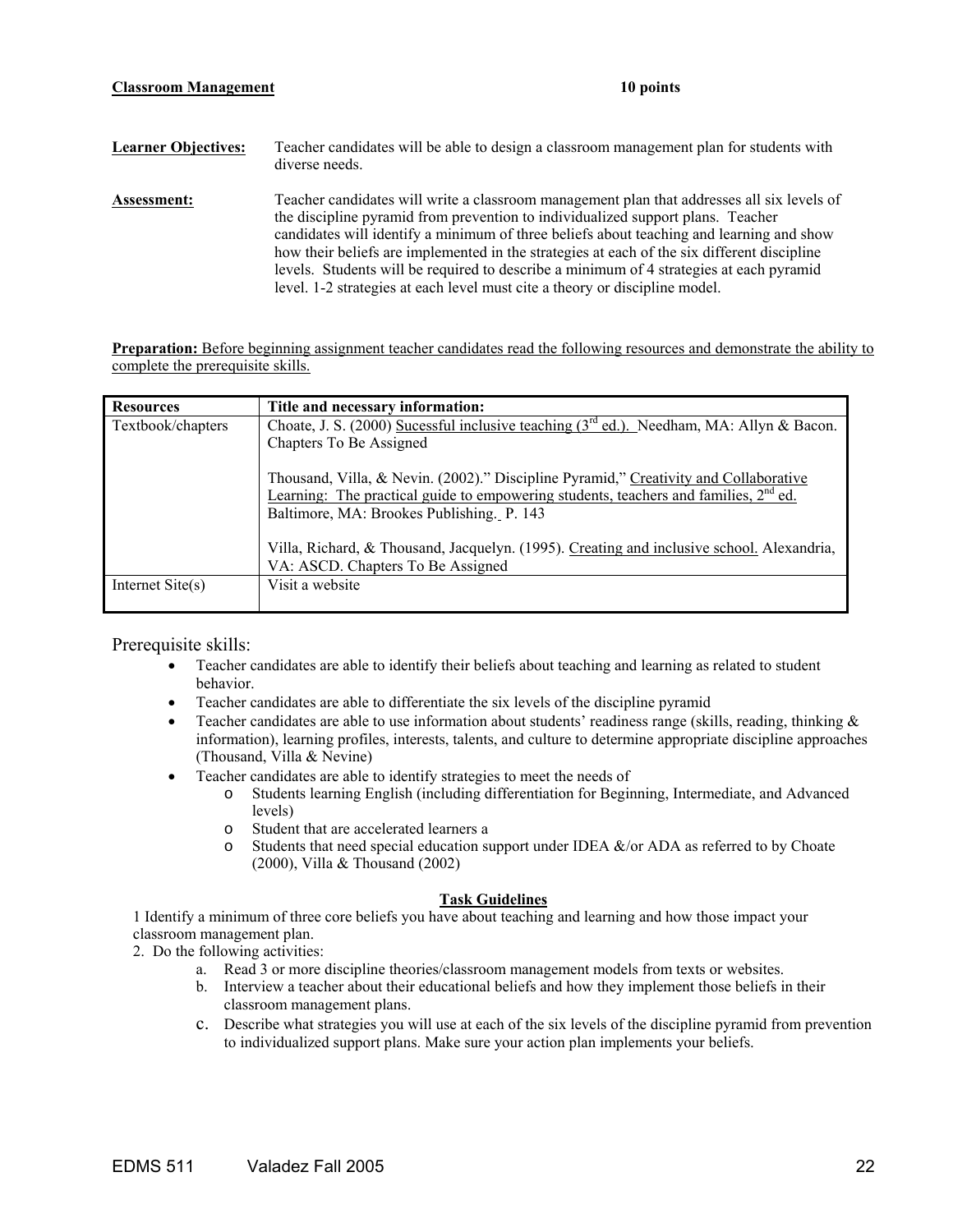# **Classroom Management Plan Rubric**

| Elements                                     | Approaching<br>Expectations<br>1 point                                   | Meets Expectations<br>2 points                                                                                                                                     | Total<br>Points |
|----------------------------------------------|--------------------------------------------------------------------------|--------------------------------------------------------------------------------------------------------------------------------------------------------------------|-----------------|
| <b>Educational Beliefs</b>                   | Identify 1-2 beliefs.                                                    | Identify 3<br>educational beliefs,<br>describe how they<br>will be<br>implemented in<br>your classroom<br>management plan,<br>and use a minimum<br>of 2 citations. |                 |
| Define your management<br>plan               | Describe 1-3<br>strategies for each<br>level of discipline<br>plan       | Describe 4 or more<br>strategies for each<br>level of pyramid.                                                                                                     |                 |
| Implementation of<br>educational beliefs     | Some of your<br>strategies are<br>linked to your<br>educational beliefs. | Each strategy is<br>clearly linked to<br>one of your<br>educational beliefs.                                                                                       |                 |
| Citations                                    | 1 or less citations<br>for each area of<br>pyramid                       | 1-2 citations for<br>each level of<br>pyramid.                                                                                                                     |                 |
| Organization of Classroom<br>Management Plan | All areas are<br>covered, but not<br>easy to locate.                     | All areas are<br>covered, a<br>navigations system<br>is well implement<br>to allow reader to<br>locate and<br>comprehend each<br>area of pyramid.                  |                 |
| <b>Total Points</b>                          |                                                                          |                                                                                                                                                                    | /10             |